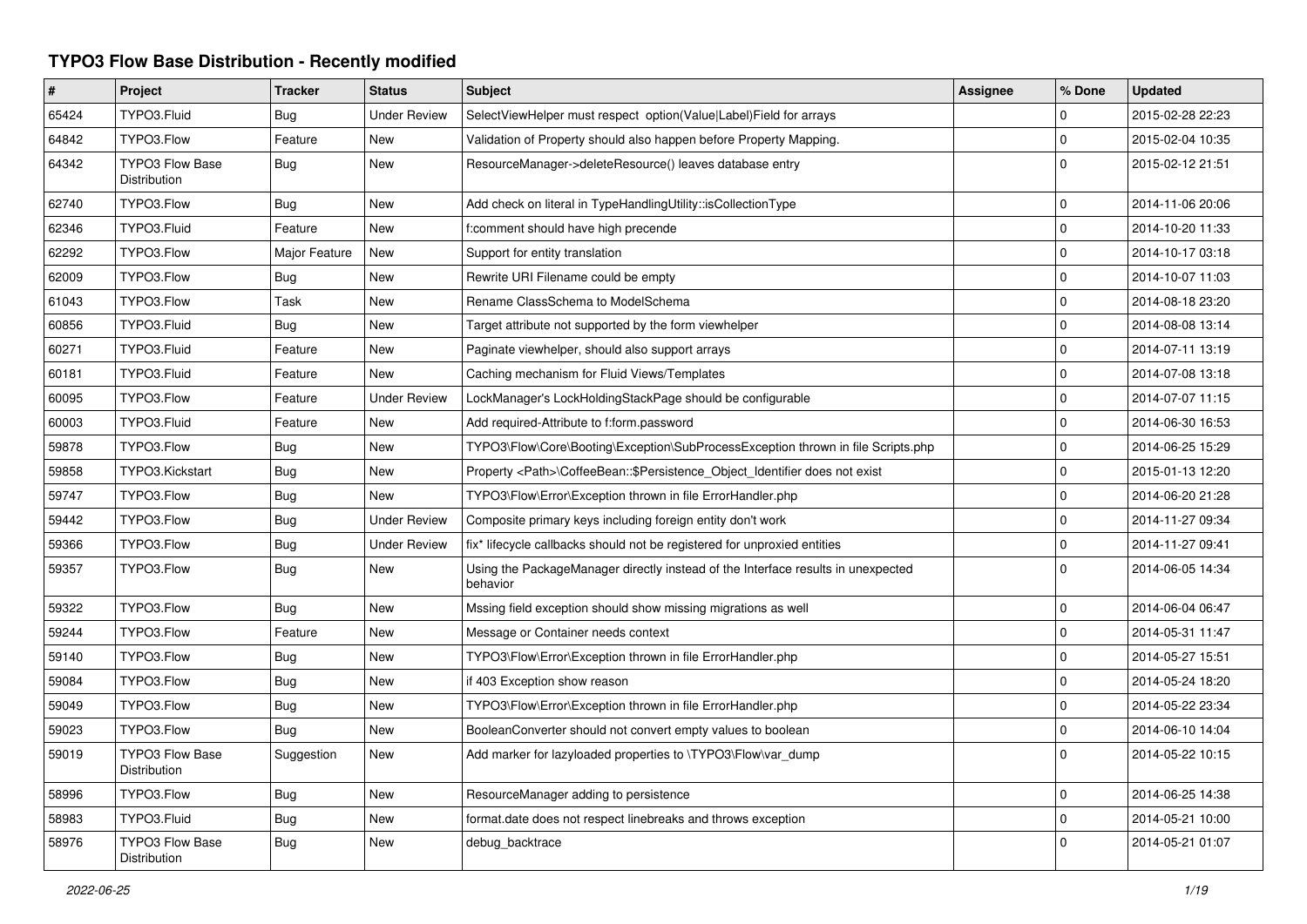| #     | Project                                | <b>Tracker</b> | <b>Status</b>       | <b>Subject</b>                                                                                      | <b>Assignee</b> | % Done              | <b>Updated</b>   |
|-------|----------------------------------------|----------------|---------------------|-----------------------------------------------------------------------------------------------------|-----------------|---------------------|------------------|
| 58975 | TYPO3.Flow                             | Bug            | New                 | Fix command for Linux in Qucikstart documentation                                                   |                 | 100                 | 2014-05-21 19:47 |
| 58927 | TYPO3.Flow                             | <b>Bug</b>     | <b>New</b>          | Overlapping ressouce definitions in Policy yaml resolved incorrectly                                |                 | $\mathbf 0$         | 2014-05-19 15:19 |
| 58921 | TYPO3.Fluid                            | <b>Bug</b>     | New                 | f:form.* VHs crash if NOT inside f:form but followed by f:form                                      |                 | $\mathbf 0$         | 2014-05-19 15:29 |
| 58894 | TYPO3.Flow                             | Bug            | New                 | MySQL max key length exceeded during Neos setup                                                     |                 | $\mathbf 0$         | 2014-05-17 22:37 |
| 58852 | TYPO3.Flow                             | <b>Bug</b>     | New                 | TYPO3\Flow\Security\Exception\AccessDeniedException should clarify which action<br>fails to execute |                 | $\Omega$            | 2014-05-16 09:36 |
| 58744 | TYPO3.Flow                             | <b>Bug</b>     | <b>New</b>          | Can not split configuration in settings.yaml                                                        |                 | $\mathbf 0$         | 2014-05-14 12:06 |
| 58622 | TYPO3.Flow                             | Feature        | New                 | Clearer Exception: Array to string conversion                                                       |                 | $\mathbf 0$         | 2016-06-13 18:15 |
| 58579 | TYPO3.Flow                             | Feature        | New                 | Adding own environment constants to Flow                                                            |                 | 50                  | 2014-05-06 22:14 |
| 58408 | TYPO3.Flow                             | Task           | New                 | Disable manualy persisting                                                                          |                 | 0                   | 2014-05-02 10:58 |
| 58184 | TYPO3.Flow                             | Major Feature  | New                 | HTTP request argument building for different use cases                                              |                 | $\mathbf 0$         | 2014-04-25 11:30 |
| 58153 | TYPO3.Flow                             | Bug            | New                 | Session - Scope, Property with interface annotation fails at wakeup                                 |                 | $\mathbf 0$         | 2014-04-24 12:46 |
| 57972 | TYPO3.Flow                             | <b>Bug</b>     | <b>New</b>          | Missing @ManyToOne in example for resource                                                          |                 | $\mathbf 0$         | 2014-04-16 06:32 |
| 57885 | TYPO3.Fluid                            | Bug            | New                 | Inputs are cleared from a second form if the first form produced a vallidation error                |                 | $\mathbf 0$         | 2014-04-14 00:00 |
| 57815 | TYPO3.Flow                             | Bug            | New                 | Invalid resources are saved in the persistent resources folder                                      |                 | $\Omega$            | 2014-04-10 22:02 |
| 57796 | TYPO3.Flow                             | <b>Bug</b>     | New                 | XLIFF Fails if $id ==$ nodedata                                                                     |                 | $\mathbf 0$         | 2014-04-09 21:43 |
| 57763 | TYPO3.Flow                             | Feature        | New                 | Allow controller / package / action as params in<br>\TYPO3\Fluid\ViewHelpers\Form\ButtonViewHelper  |                 | $\Omega$            | 2014-04-09 12:43 |
| 57541 | TYPO3.Flow                             | <b>Bug</b>     | <b>Under Review</b> | Content Security: operands work intrinsically differently in Rewrite and Manual check               |                 | $\mathbf 0$         | 2014-04-03 09:06 |
| 57450 | TYPO3.Flow                             | <b>Bug</b>     | New                 | International E-Mail addresses (umlauts, etc.) are not validated correctly                          |                 | $\mathbf 0$         | 2014-04-30 14:58 |
| 57437 | TYPO3.Flow                             | <b>Bug</b>     | <b>New</b>          | Composer package replacement is not supported                                                       |                 | $\mathbf 0$         | 2014-03-30 23:12 |
| 57374 | TYPO3.Flow                             | <b>Bug</b>     | New                 | Persisted entities saved in session are not resolved                                                |                 | $\Omega$            | 2014-04-03 09:43 |
| 56916 | TYPO3.Flow                             | Feature        | New                 | Support PATCH request method as of RFC5789                                                          |                 | $\mathbf 0$         | 2014-03-14 16:50 |
| 56859 | <b>TYPO3 Flow Base</b><br>Distribution | Bug            | New                 | PHP Warning: TYPO3_Flow_Error_Exception.php not present in Data/Temporary                           |                 | $\Omega$            | 2014-03-13 10:30 |
| 56856 | TYPO3.Flow                             | Bug            | <b>Under Review</b> | Fix StandardView Template                                                                           |                 | $\mathbf 0$         | 2015-02-25 11:25 |
| 56744 | TYPO3.Flow                             | Feature        | New                 | stay logged in                                                                                      |                 | $\mathbf 0$         | 2014-03-27 12:17 |
| 56602 | TYPO3.Flow                             | Major Feature  | New                 | Handling Of Multi Identity Entities                                                                 |                 | $\mathbf 0$         | 2014-04-09 13:10 |
| 56601 | TYPO3.Flow                             | Bug            | <b>Under Review</b> | PersistenceManager wrong handling of ORM\ld                                                         |                 | 0                   | 2015-02-16 17:56 |
| 56573 | TYPO3.Flow                             | Bug            | New                 | Converting by Flow\Identity                                                                         |                 | $\mathbf 0$         | 2014-04-09 13:10 |
| 56556 | TYPO3.Flow                             | Feature        | New                 | support hasProperty and isProperty                                                                  |                 | $\mathbf 0$         | 2014-04-08 00:34 |
| 56555 | TYPO3.Kickstart                        | Bug            | New                 | Kickstart creates wrong labels in New.html                                                          |                 | $\mathsf{O}\xspace$ | 2014-03-04 21:33 |
| 56544 | TYPO3.Flow                             | Bug            | New                 | FLOW Exception on tar package inclusion via composer                                                |                 | 0                   | 2014-03-20 14:38 |
| 56486 | TYPO3.Flow                             | Feature        | New                 | Optimize the ObjectManager for performance                                                          |                 | $\mathbf 0$         | 2014-03-04 17:33 |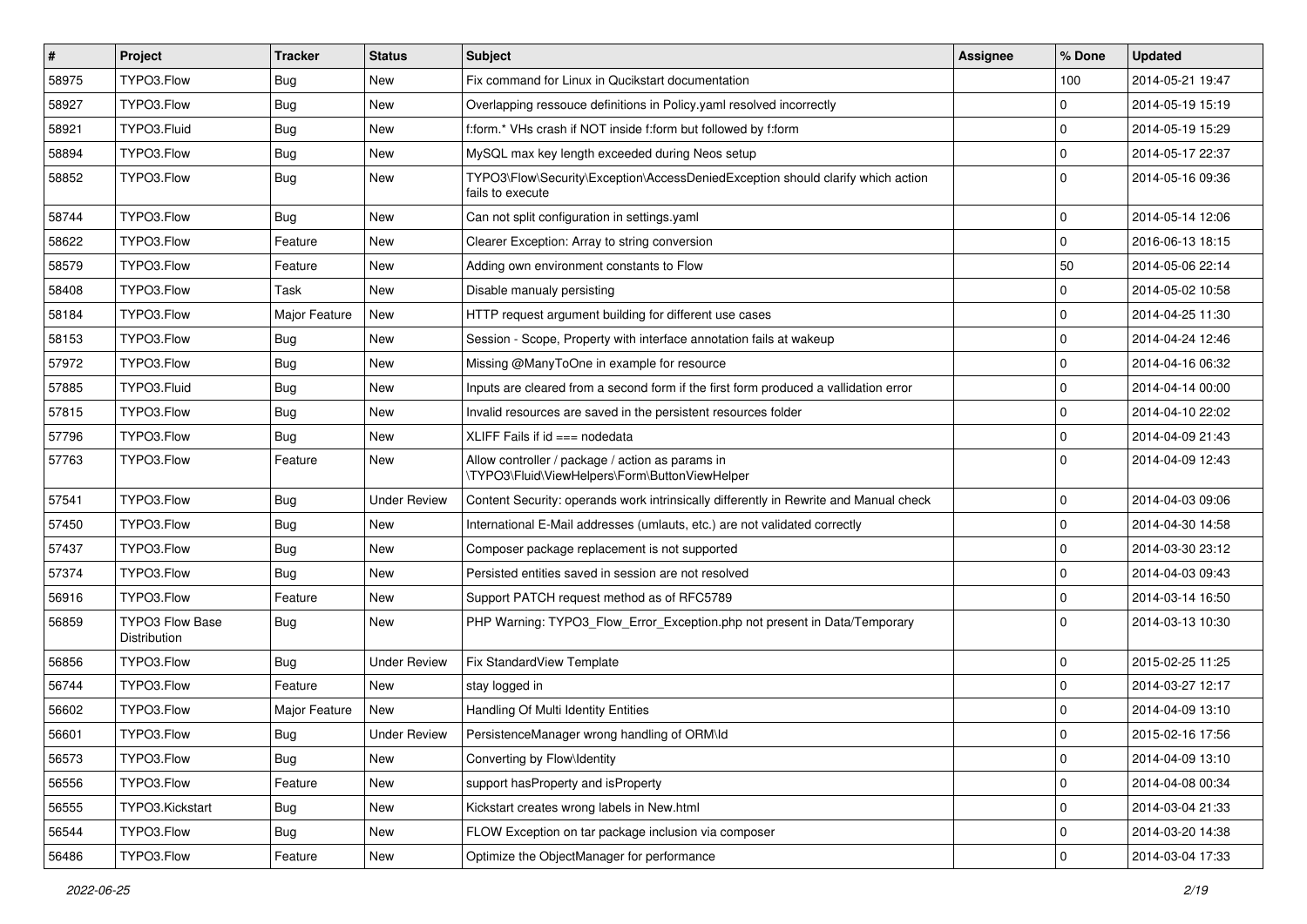| #     | Project                                | <b>Tracker</b> | <b>Status</b>       | Subject                                                                                                              | <b>Assignee</b> | % Done      | <b>Updated</b>   |
|-------|----------------------------------------|----------------|---------------------|----------------------------------------------------------------------------------------------------------------------|-----------------|-------------|------------------|
| 56237 | TYPO3.Fluid                            | Task           | New                 | in-line (Condition) ViewHelpers should not evaluate on parsing                                                       |                 | 0           | 2014-02-24 13:47 |
| 56107 | TYPO3.Flow                             | Bug            | <b>New</b>          | Property mapping configuration only supports one wildcard at a time                                                  |                 | $\mathbf 0$ | 2014-02-19 10:33 |
| 56036 | TYPO3.Flow                             | Feature        | New                 | Optimize autoloading                                                                                                 |                 | $\mathbf 0$ | 2014-03-03 11:15 |
| 55958 | TYPO3.Flow                             | Task           | New                 | RFC: Use PHP 5.4 closure features for direct ObjectAccess                                                            |                 | $\mathbf 0$ | 2014-02-13 14:30 |
| 55957 | TYPO3.Flow                             | Task           | New                 | RFC: Optimize AOP proxies                                                                                            |                 | 0           | 2014-02-28 14:44 |
| 55954 | TYPO3.Flow                             | Bug            | New                 | Associations to ValueObjects should not be cascade all'd                                                             |                 | $\mathbf 0$ | 2015-02-05 11:00 |
| 55953 | TYPO3.Flow                             | Task           | New                 | Repair and streamline ValueObject support                                                                            |                 | 50          | 2015-02-16 00:30 |
| 55937 | TYPO3.Flow                             | Bug            | New                 | FlashMessage queue is lost                                                                                           |                 | 0           | 2014-02-12 17:03 |
| 55831 | TYPO3.Flow                             | Feature        | New                 | Different scenarios for session settings                                                                             |                 | $\mathbf 0$ | 2014-02-10 11:21 |
| 55719 | TYPO3.Flow                             | Feature        | New                 | Support additional Resource Folders                                                                                  |                 | $\mathbf 0$ | 2014-02-06 11:38 |
| 55199 | TYPO3.Flow                             | Feature        | New                 | Avoid Buffering of Shell output                                                                                      |                 | $\mathbf 0$ | 2014-03-31 12:34 |
| 54744 | TYPO3.Flow                             | Bug            | New                 | System.log contains many NOTICE Flow The argument "workspace" declared in<br>pointcut does not exist in method TYPO3 |                 | $\Omega$    | 2014-02-12 09:07 |
| 54593 | TYPO3 Flow Base<br>Distribution        | Bug            | New                 | ini_get return value has changed for PHP >=5.3.0 -> changed check-implementation<br>needed!                          |                 | $\Omega$    | 2013-12-25 02:48 |
| 54589 | TYPO3.Flow                             | Bug            | New                 | Role parent is not removed from roles MM table                                                                       |                 | $\mathbf 0$ | 2013-12-24 15:32 |
| 54549 | TYPO3.Flow                             | Bug            | New                 | PackageManager::createPackage is incompatible to PackageManagerInterface                                             |                 | $\mathbf 0$ | 2013-12-21 14:42 |
| 54458 | TYPO3.Flow                             | Bug            | New                 | Missing Version Number in packages                                                                                   |                 | $\mathbf 0$ | 2013-12-28 18:13 |
| 54451 | TYPO3.Flow                             | Bug            | New                 | No functionality at Apache environments with suexec                                                                  |                 | $\mathbf 0$ | 2014-01-01 18:22 |
| 54446 | TYPO3.Flow                             | Bug            | New                 | Cache filebackend 'include_once'                                                                                     |                 | $\mathbf 0$ | 2014-01-29 15:22 |
| 54403 | <b>TYPO3 Flow Base</b><br>Distribution | Bug            | New                 | Resources remade when parent record updated                                                                          |                 | $\Omega$    | 2013-12-13 22:39 |
| 54381 | TYPO3.Flow                             | Bug            | <b>New</b>          | TYPO3\Flow\Core\Booting\Exception\SubProcessException thrown in file Scripts.php                                     |                 | $\mathbf 0$ | 2014-02-06 11:14 |
| 54373 | <b>TYPO3 Flow Base</b><br>Distribution | Task           | New                 | Rename Arrays::removeEmptyElementsRecursively to removeNullElementsRecursively                                       |                 | $\Omega$    | 2013-12-13 09:35 |
| 54284 | TYPO3.Fluid                            | Bug            | New                 | Default Option for Switch/Case VH                                                                                    |                 | $\mathbf 0$ | 2013-12-08 14:28 |
| 54181 | TYPO3.Flow                             | Bug            | New                 | Use date_default_timezone_get() instead of ini_get('date.timezone')                                                  |                 | $\mathbf 0$ | 2015-06-01 18:54 |
| 54046 | TYPO3.Flow                             | Bug            | New                 | Removal of ValueObjects from a ManyToMany relationship is not possible                                               |                 | $\mathbf 0$ | 2015-02-05 11:01 |
| 54037 | TYPO3.Flow                             | Feature        | <b>Under Review</b> | JsonView accepts encoding options                                                                                    |                 | $\mathbf 0$ | 2014-12-14 11:46 |
| 53971 | TYPO3.Kickstart                        | Feature        | New                 | Login functionality                                                                                                  |                 | 0           | 2013-12-16 10:39 |
| 53961 | TYPO3 Flow Base<br>Distribution        | <b>Bug</b>     | New                 | Composer installer scripts create a .Packages folder                                                                 |                 | $\Omega$    | 2013-11-28 13:06 |
| 53851 | TYPO3.Flow                             | <b>Bug</b>     | New                 | TYPO3\Flow\Core\Booting\Exception\SubProcessException thrown in file Scripts.php                                     |                 | $\mathbf 0$ | 2014-01-01 00:00 |
| 53790 | TYPO3 Flow Base<br>Distribution        | <b>Bug</b>     | New                 | Translation handling in Flashmessages is inconsistent to Validation errors                                           |                 | 0           | 2013-11-20 10:46 |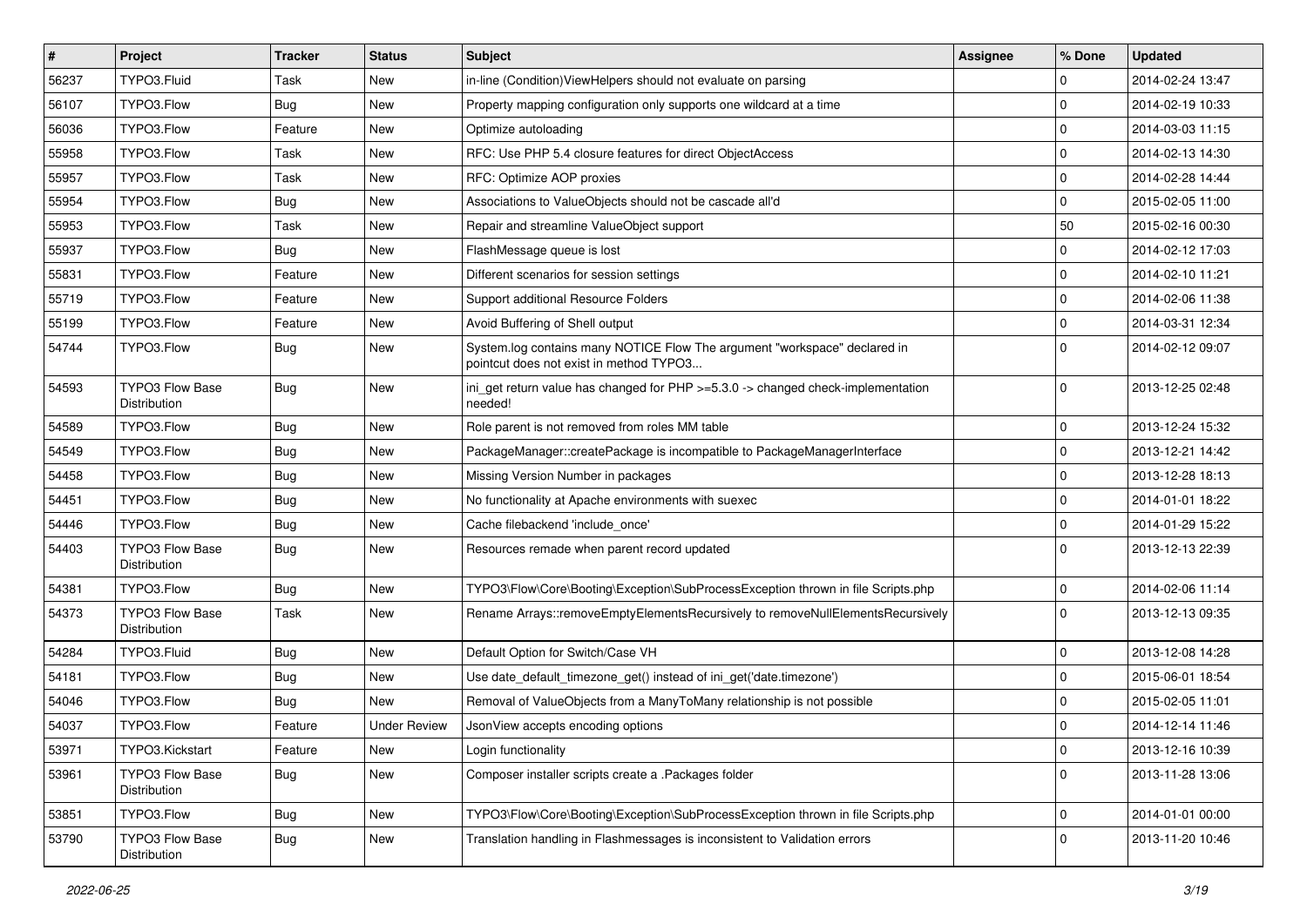| $\vert$ # | Project                                | <b>Tracker</b> | <b>Status</b>       | Subject                                                                                        | <b>Assignee</b> | % Done              | <b>Updated</b>   |
|-----------|----------------------------------------|----------------|---------------------|------------------------------------------------------------------------------------------------|-----------------|---------------------|------------------|
| 53620     | TYPO3.Flow                             | <b>Bug</b>     | New                 | Move Classes/TYPO3/Flow/Composer to own Package                                                |                 | $\mathbf 0$         | 2014-01-01 16:02 |
| 53533     | TYPO3.Flow                             | <b>Bug</b>     | <b>New</b>          | Class reflection assumes reverse PSR-0, can lead to fail in autoloader                         |                 | $\mathbf 0$         | 2013-11-11 21:05 |
| 53224     | TYPO3.Flow                             | Bug            | New                 | Constructor in subclass breaks call chain leading to missing identifier / uuid                 |                 | $\mathbf 0$         | 2013-10-30 12:06 |
| 53180     | <b>TYPO3 Flow Base</b><br>Distribution | Bug            | New                 | InjectSettings doesnt work on inheritance (Level 2)                                            |                 | $\Omega$            | 2013-11-26 21:46 |
| 53177     | TYPO3.Flow                             | Feature        | New                 | entity resource policy value support for `this`                                                |                 | $\mathbf 0$         | 2014-05-20 09:22 |
| 52945     | TYPO3.Flow                             | Bug            | New                 | Excluded classes should only be excluded from reflection but still autoloaded                  |                 | $\mathbf 0$         | 2013-10-19 12:52 |
| 52938     | <b>TYPO3 Flow Base</b><br>Distribution | Bug            | New                 | Resource stream wrapper doesn't work with foreign package                                      |                 | $\Omega$            | 2013-10-18 10:31 |
| 52909     | TYPO3.Flow                             | <b>Bug</b>     | <b>New</b>          | Class Loader fallback to non-proxy hides fatal errors                                          |                 | $\mathbf 0$         | 2013-10-17 11:24 |
| 52591     | TYPO3.Fluid                            | Bug            | New                 | The Pagination Widget broken for joined objects                                                |                 | $\mathbf 0$         | 2013-10-07 21:59 |
| 52590     | TYPO3.Flow                             | Feature        | New                 | Provide a way to get the Doctrine QueryBuilder                                                 |                 | $\mathbf 0$         | 2013-10-11 10:39 |
| 52536     | TYPO3.Fluid                            | Bug            | <b>Under Review</b> | Errorclass not set if no property-attribute set                                                |                 | $\mathbf 0$         | 2016-01-06 10:02 |
| 52526     | <b>TYPO3 Flow Base</b><br>Distribution | Bug            | New                 | Unfinished programming of DateTime converter                                                   |                 | $\Omega$            | 2013-10-04 10:36 |
| 52509     | <b>TYPO3 Flow Base</b><br>Distribution | <b>Bug</b>     | New                 | Child-Object's Identifier get's lost on Form-Submission with Validation Error                  |                 | $\Omega$            | 2013-10-03 16:18 |
| 52430     | TYPO3.Flow                             | Bug            | <b>New</b>          | Cannot convert from UUID to auto-increment ID                                                  |                 | $\mathbf 0$         | 2013-10-01 15:48 |
| 52419     | TYPO3.Fluid                            | Bug            | New                 | Wrong PHPDocs notation for default value inline f:translate viewhelper                         |                 | $\mathbf 0$         | 2013-10-01 09:10 |
| 52280     | TYPO3.Flow                             | Task           | <b>Under Review</b> | Throw Exception if there is an array in PSR-0 autoload                                         |                 | $\mathbf 0$         | 2013-10-05 11:30 |
| 52185     | TYPO3.Flow                             | Bug            | New                 | PositionalArraySorter should detect recursive dependencies                                     |                 | $\mathbf 0$         | 2013-09-23 13:02 |
| 52014     | TYPO3.Flow                             | <b>Bug</b>     | New                 | Migration makes fields NOT NULL even though not true                                           |                 | $\mathbf 0$         | 2013-10-15 18:27 |
| 52005     | TYPO3.Flow                             | <b>Bug</b>     | New                 | TYPO3\Flow\Error\Exception thrown in file ErrorHandler.php                                     |                 | $\mathbf 0$         | 2013-09-14 14:22 |
| 51847     | TYPO3.Flow                             | Bug            | New                 | Overiding controller actions with other required parameter sets results in fatal error.        |                 | $\mathbf 0$         | 2013-09-09 10:54 |
| 51763     | TYPO3.Flow                             | Bug            | New                 | HttpRequest always returns content of the current request                                      |                 | $\mathbf 0$         | 2015-02-20 12:53 |
| 51704     | TYPO3.Flow                             | Bug            | New                 | TYPO3\Flow\Error\Exception thrown in file ErrorHandler.php                                     |                 | $\Omega$            | 2013-09-17 08:42 |
| 51676     | TYPO3.Flow                             | Feature        | <b>Under Review</b> | Support of symlinks for Resources                                                              |                 | 100                 | 2015-06-13 12:51 |
| 51530     | TYPO3.Flow                             | Task           | New                 | Improve speed of Files::readDirectoryRecursively using RecursiveDirectoryIterator?             |                 | $\mathbf 0$         | 2013-08-29 19:49 |
| 51489     | TYPO3.Flow                             | Bug            | New                 | Doctrine\Common\Annotations\AnnotationException thrown in file<br>AnnotationException.php      |                 | $\Omega$            | 2014-02-06 10:20 |
| 51459     | TYPO3.Flow                             | Feature        | New                 | Allow catching of particular exceptions on property mapping                                    |                 | $\mathsf{O}\xspace$ | 2013-10-22 13:44 |
| 51312     | TYPO3.Flow                             | <b>Bug</b>     | New                 | Default php error handler generates warning (when loading<br>TYPO3\Flow\Error\Exception class) |                 | $\mathbf 0$         | 2013-08-24 16:07 |
| 51286     | TYPO3.Flow                             | Task           | New                 | Custom error views should introduce a controller context somehow                               |                 | $\mathbf 0$         | 2013-08-23 11:24 |
| 51277     | TYPO3.Fluid                            | Feature        | New                 | ViewHelper context should be aware of actual file occurrence                                   |                 | $\pmb{0}$           | 2013-08-23 08:43 |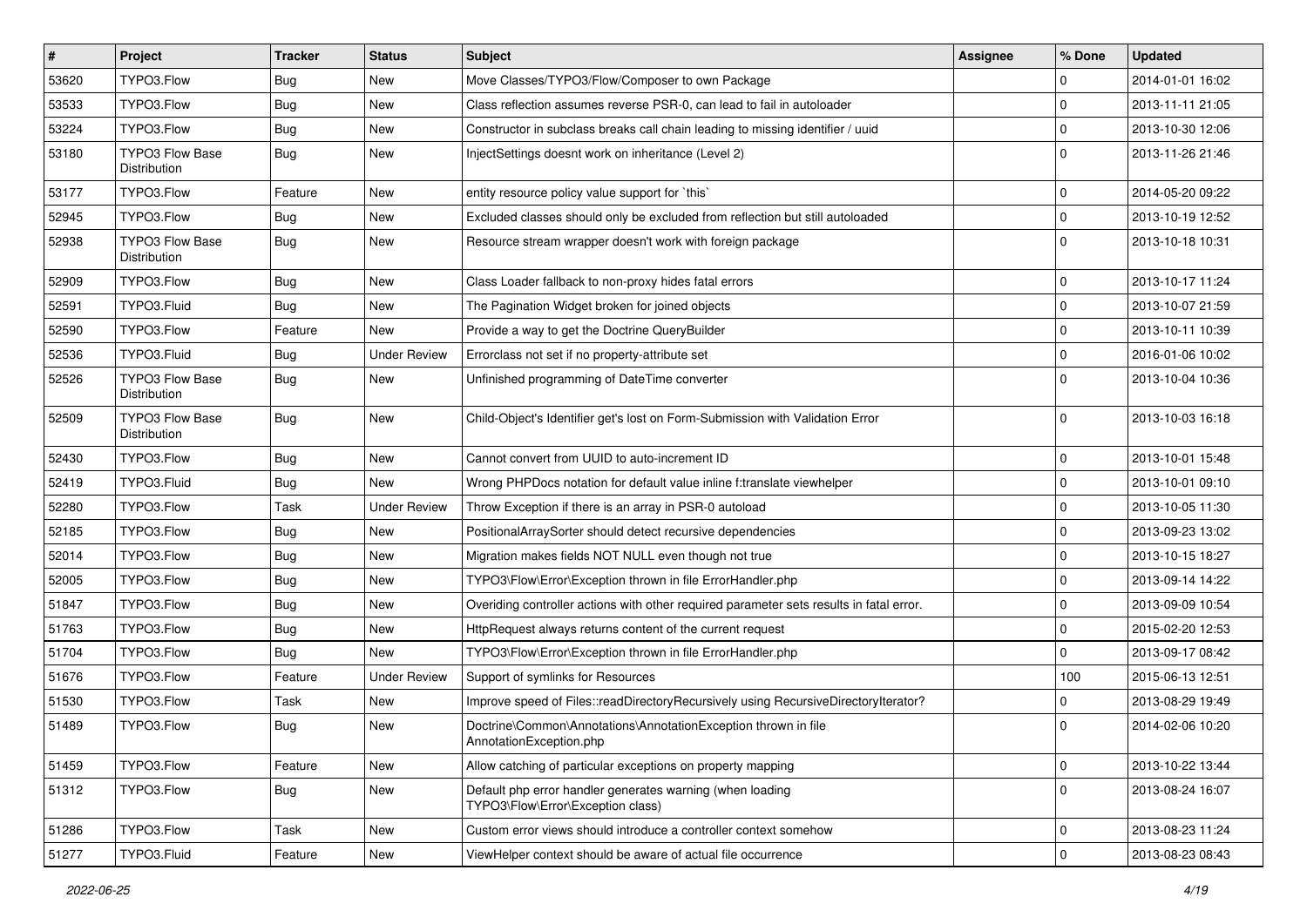| $\pmb{\#}$ | Project                                | <b>Tracker</b> | <b>Status</b>       | Subject                                                                                                                                | <b>Assignee</b> | % Done      | <b>Updated</b>   |
|------------|----------------------------------------|----------------|---------------------|----------------------------------------------------------------------------------------------------------------------------------------|-----------------|-------------|------------------|
| 51188      | TYPO3.Flow                             | <b>Bug</b>     | <b>New</b>          | Doctrine does not respect AOP-injected properties                                                                                      |                 | 0           | 2013-12-07 11:13 |
| 51183      | <b>TYPO3 Flow Base</b><br>Distribution | Task           | New                 | <b>CLI improvements</b>                                                                                                                |                 | 50          | 2015-02-25 17:45 |
| 51120      | TYPO3.Flow                             | Bug            | New                 | \TYPO3\Flow\Core\Booting::buildSubprocessCommand - wrong command if passed<br>more than one parameters                                 |                 | $\Omega$    | 2013-12-11 16:33 |
| 51100      | TYPO3.Fluid                            | Feature        | New                 | Links with absolute URI should have the option of URI Scheme                                                                           |                 | $\mathbf 0$ | 2013-08-16 12:06 |
| 50901      | TYPO3.Flow                             | Feature        | <b>New</b>          | @IgnoreValidation also for class fields                                                                                                |                 | 0           | 2014-02-21 10:01 |
| 50888      | TYPO3.Fluid                            | Bug            | <b>Under Review</b> | WSOD by changing name of section and if Fluid caches are generated                                                                     |                 | 0           | 2014-08-26 15:52 |
| 50869      | TYPO3.Flow                             | <b>Bug</b>     | <b>New</b>          | key() invoked on object                                                                                                                |                 | 0           | 2013-08-07 13:18 |
| 50382      | TYPO3.Flow                             | Task           | New                 | Impossible to use arguments in CLI that are added by overriding<br>initializeCommandMethodArguments()                                  |                 | $\Omega$    | 2013-08-19 14:32 |
| 50342      | TYPO3.Flow                             | Bug            | New                 | PropertyMapper: Use of interface method before implementation check                                                                    |                 | $\mathbf 0$ | 2013-07-23 16:42 |
| 50262      | TYPO3.Flow                             | Feature        | <b>New</b>          | Add Keywords to composer Json                                                                                                          |                 | $\mathbf 0$ | 2013-07-21 22:49 |
| 50255      | <b>TYPO3 Flow Base</b><br>Distribution | Bug            | New                 | Different collations runnig migrate/update                                                                                             |                 | $\Omega$    | 2013-11-16 23:05 |
| 50130      | <b>TYPO3 Flow Base</b><br>Distribution | Bug            | Needs<br>Feedback   | Different fallback for php.exe on windows                                                                                              |                 | $\Omega$    | 2013-07-21 21:43 |
| 49801      | TYPO3.Flow                             | <b>Bug</b>     | New                 | TYPO3\Flow\Security\Exception\AccessDeniedException thrown in file<br>TYPO3_Flow_Security_Authorization_AccessDecisionVoterManager.php |                 | $\Omega$    | 2013-07-09 04:53 |
| 49780      | TYPO3.Flow                             | Bug            | New                 | Roles are not synchronized                                                                                                             |                 | $\mathbf 0$ | 2013-07-08 10:11 |
| 49756      | TYPO3.Fluid                            | Feature        | <b>Under Review</b> | Select values by array key in checkbox viewhelper                                                                                      |                 | 0           | 2014-03-25 02:40 |
| 49600      | TYPO3.Fluid                            | <b>Bug</b>     | New                 | f:form tag shown as a HTML on frontend                                                                                                 |                 | 0           | 2013-12-04 13:04 |
| 49423      | TYPO3.Flow                             | Bug            | New                 | Role name and packageKey are not accessible                                                                                            |                 | 0           | 2013-09-05 10:26 |
| 49373      | TYPO3.Flow                             | Bug            | New                 | Methods policy with key "Controllers" is ignored                                                                                       |                 | 0           | 2013-06-24 10:03 |
| 49372      | TYPO3.Flow                             | Bug            | New                 | ObjectConverter ignores implemented interface when mapping subtype                                                                     |                 | 0           | 2013-06-24 09:24 |
| 49050      | TYPO3.Flow                             | Feature        | New                 | Allow Subqueries in QueryInterface                                                                                                     |                 | $\mathbf 0$ | 2013-06-12 10:43 |
| 49039      | TYPO3.Flow                             | Feature        | New                 | RFC: Use PSR-3 logger interface in Flow                                                                                                |                 | 0           | 2013-07-10 15:19 |
| 49038      | TYPO3.Fluid                            | Bug            | New                 | form select does not select the first item if prependOptionValue is used                                                               |                 | $\mathbf 0$ | 2013-06-11 22:11 |
| 49011      | TYPO3.Flow                             | <b>Bug</b>     | <b>Under Review</b> | Support executing TYPO3. Flow inside a PHAR                                                                                            |                 | $\mathbf 0$ | 2014-10-03 15:21 |
| 48873      | TYPO3.Flow                             | Bug            | New                 | Error when calling resourceManager->deleteResource on unpublished Resource                                                             |                 | $\Omega$    | 2013-06-05 13:46 |
| 48862      | TYPO3.Flow                             | Feature        | New                 | Possibility to exclude package from file monitoring                                                                                    |                 | $\mathbf 0$ | 2013-06-05 10:03 |
| 48657      | TYPO3.Flow                             | Feature        | <b>Under Review</b> | support HTTP_RANGE                                                                                                                     |                 | $\mathbf 0$ | 2013-06-20 16:19 |
| 48430      | TYPO3.Flow                             | Bug            | New                 | Default validator-messages are not correctly formatted                                                                                 |                 | 0           | 2013-05-22 00:36 |
| 48429      | TYPO3.Flow                             | <b>Bug</b>     | New                 | Remove- and update-actions on repository are not persisted                                                                             |                 | 0           | 2013-05-24 18:44 |
| 48409      | TYPO3.Flow                             | Feature        | New                 | Introduce new Annotation "Slot" for wiring signal and slots                                                                            |                 | $\pmb{0}$   | 2013-05-23 19:02 |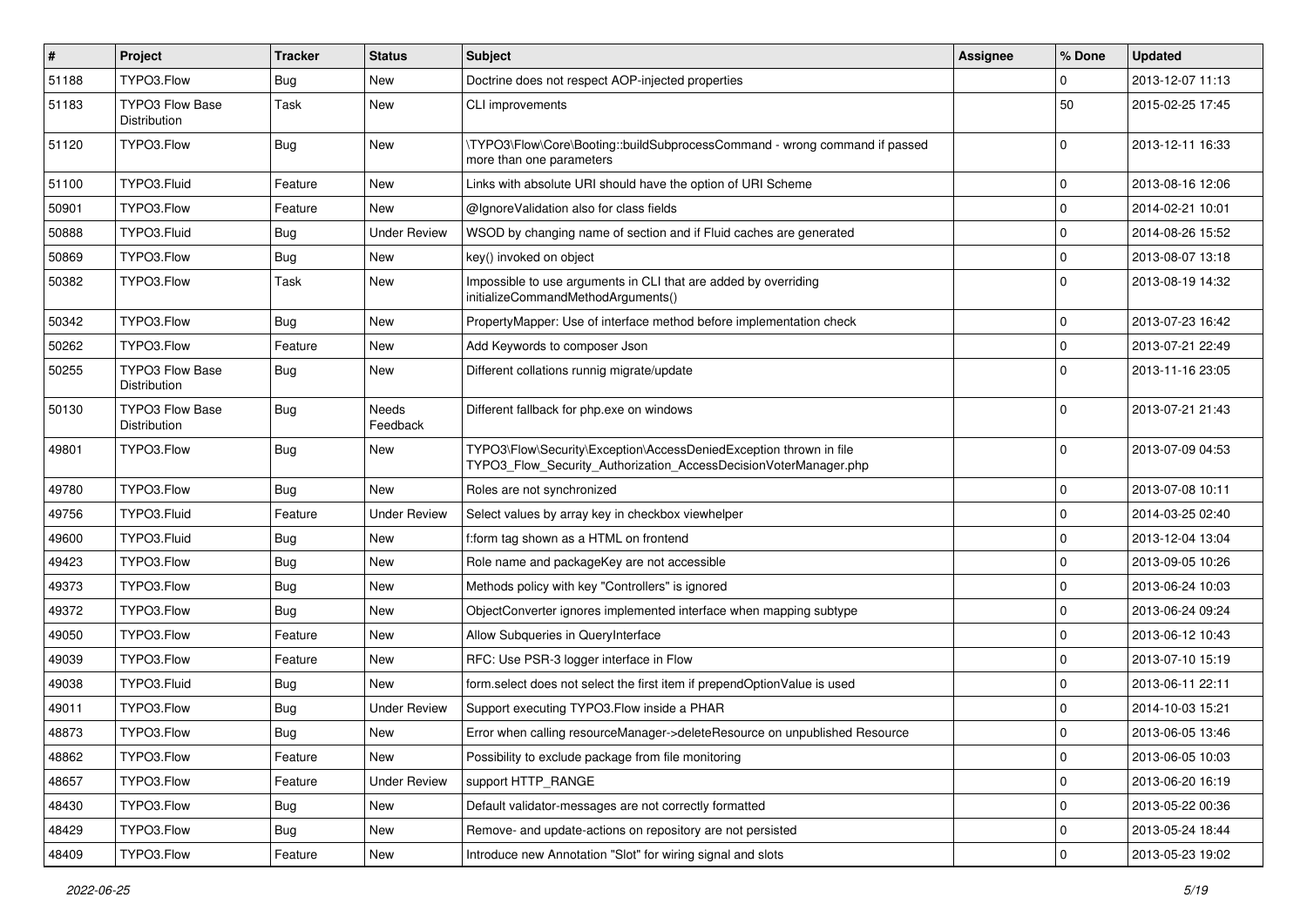| $\vert$ # | <b>Project</b>                                | <b>Tracker</b> | <b>Status</b>            | <b>Subject</b>                                                                                                                                    | <b>Assignee</b> | % Done      | <b>Updated</b>   |
|-----------|-----------------------------------------------|----------------|--------------------------|---------------------------------------------------------------------------------------------------------------------------------------------------|-----------------|-------------|------------------|
| 48355     | TYPO3.Fluid                                   | Feature        | <b>New</b>               | Assign output of viewhelper to template variable for further processing.                                                                          |                 | $\Omega$    | 2013-07-06 18:05 |
| 48296     | TYPO3.Flow                                    | Task           | <b>Needs</b><br>Feedback | Missing method in ExceptionHandlerInterface                                                                                                       |                 | $\Omega$    | 2013-05-21 11:39 |
| 48093     | TYPO3.Flow                                    | <b>Bug</b>     | <b>New</b>               | AbstractCompositeValidators memory consumption continuously grow                                                                                  |                 | 0           | 2013-05-21 11:49 |
| 47951     | TYPO3.Flow                                    | Feature        | <b>New</b>               | Warn if persistence stack is not empty at the end of a get-request                                                                                |                 | $\mathbf 0$ | 2013-05-21 13:28 |
| 47950     | TYPO3.Flow                                    | <b>Bug</b>     | <b>New</b>               | import of remote resources                                                                                                                        |                 | 0           | 2013-05-21 11:52 |
| 47818     | TYPO3.Welcome                                 | <b>Bug</b>     | <b>New</b>               | Wrong link on Welcome screen                                                                                                                      |                 | $\mathbf 0$ | 2013-05-02 12:01 |
| 47669     | TYPO3.Fluid                                   | Task           | <b>New</b>               | FormViewHelper does not define the default request method                                                                                         |                 | 0           | 2013-04-28 16:39 |
| 47638     | <b>TYPO3 Flow Base</b><br>Distribution        | <b>Bug</b>     | <b>New</b>               | Delete a ValueObject by its identity                                                                                                              |                 | $\Omega$    | 2013-04-27 13:14 |
| 47637     | <b>TYPO3 Flow Base</b><br>Distribution        | <b>Bug</b>     | <b>New</b>               | Property with @ORM\Column(nullable=true,type="decimal",scale=2) results as type<br>"string" in Collection Objects and not as expected as "double" |                 | $\Omega$    | 2013-04-27 12:14 |
| 47601     | <b>TYPO3 Flow Base</b><br><b>Distribution</b> | <b>Bug</b>     | <b>New</b>               | Template Path of Submodules contains lowercase Namespace                                                                                          |                 | $\Omega$    | 2013-04-26 14:33 |
| 47487     | TYPO3.Flow                                    | Bug            | <b>New</b>               | Functional test classes in package without classes are not compiled                                                                               |                 | 0           | 2013-05-21 12:19 |
| 47456     | TYPO3.Flow                                    | Feature        | <b>New</b>               | ManyToOne and OneToOne Relations of Objects passed as Action Argument are<br>loaded automatically                                                 |                 | $\Omega$    | 2013-08-28 15:11 |
| 47429     | TYPO3.Flow                                    | <b>Bug</b>     | <b>New</b>               | Global policy files no longer allowed                                                                                                             |                 | $\mathbf 0$ | 2013-07-14 19:20 |
| 47419     | <b>TYPO3 Flow Base</b><br>Distribution        | <b>Bug</b>     | <b>New</b>               | Composer issues                                                                                                                                   |                 | $\Omega$    | 2013-08-14 15:34 |
| 47404     | TYPO3.Flow                                    | Feature        | <b>New</b>               | Add getters and setters methods for introduced properties                                                                                         |                 | $\mathbf 0$ | 2013-05-21 13:28 |
| 47331     | TYPO3.Flow                                    | <b>Bug</b>     | Accepted                 | ObjectManager shutdown with Dependency Injection Proxy causes fatal errors                                                                        |                 | 0           | 2013-05-21 13:06 |
| 47325     | TYPO3.Flow                                    | Bug            | <b>Under Review</b>      | ReflectionData and classSchema caches need not be freezable                                                                                       |                 | $\mathbf 0$ | 2013-05-21 13:08 |
| 47273     | TYPO3.Flow                                    | Feature        | <b>New</b>               | Support mapping properties with differing types for setter and property                                                                           |                 | 0           | 2013-05-21 13:28 |
| 47236     | TYPO3.Flow                                    | <b>Bug</b>     | <b>Needs</b><br>Feedback | Error at offset 6279 of 6338                                                                                                                      |                 | $\Omega$    | 2014-02-14 09:35 |
| 47191     | TYPO3.Flow                                    | Feature        | <b>Under Review</b>      | Make (property) Validators aware of parent class and the property they belong to                                                                  |                 | $\pmb{0}$   | 2015-02-13 18:25 |
| 47075     | TYPO3.Flow                                    | Feature        | <b>New</b>               | Make Exception more meaningful                                                                                                                    |                 | 0           | 2013-05-21 13:28 |
| 47073     | TYPO3.Flow                                    | <b>Bug</b>     | <b>New</b>               | Cookie causes Error after Update                                                                                                                  |                 | 0           | 2014-12-16 11:59 |
| 47052     | <b>TYPO3 Flow Base</b><br>Distribution        | Bug            | New                      | Clear doctrine caches after migration applied                                                                                                     |                 | $\Omega$    | 2013-04-08 18:30 |
| 47006     | TYPO3.Fluid                                   | <b>Bug</b>     | <b>Under Review</b>      | widget identifier are not unique                                                                                                                  |                 | 0           | 2017-02-09 15:45 |
| 46910     | TYPO3.Flow                                    | Feature        | <b>New</b>               | Composer integration - PackageStates.php                                                                                                          |                 | 0           | 2013-05-21 13:28 |
| 46823     | TYPO3.Flow                                    | Task           | Accepted                 | Detect APC and APCu correctly                                                                                                                     |                 | 0           | 2013-09-18 09:28 |
| 46816     | TYPO3.Flow                                    | Feature        | <b>New</b>               | Add xcache cache backend                                                                                                                          |                 | $\Omega$    | 2013-05-21 13:28 |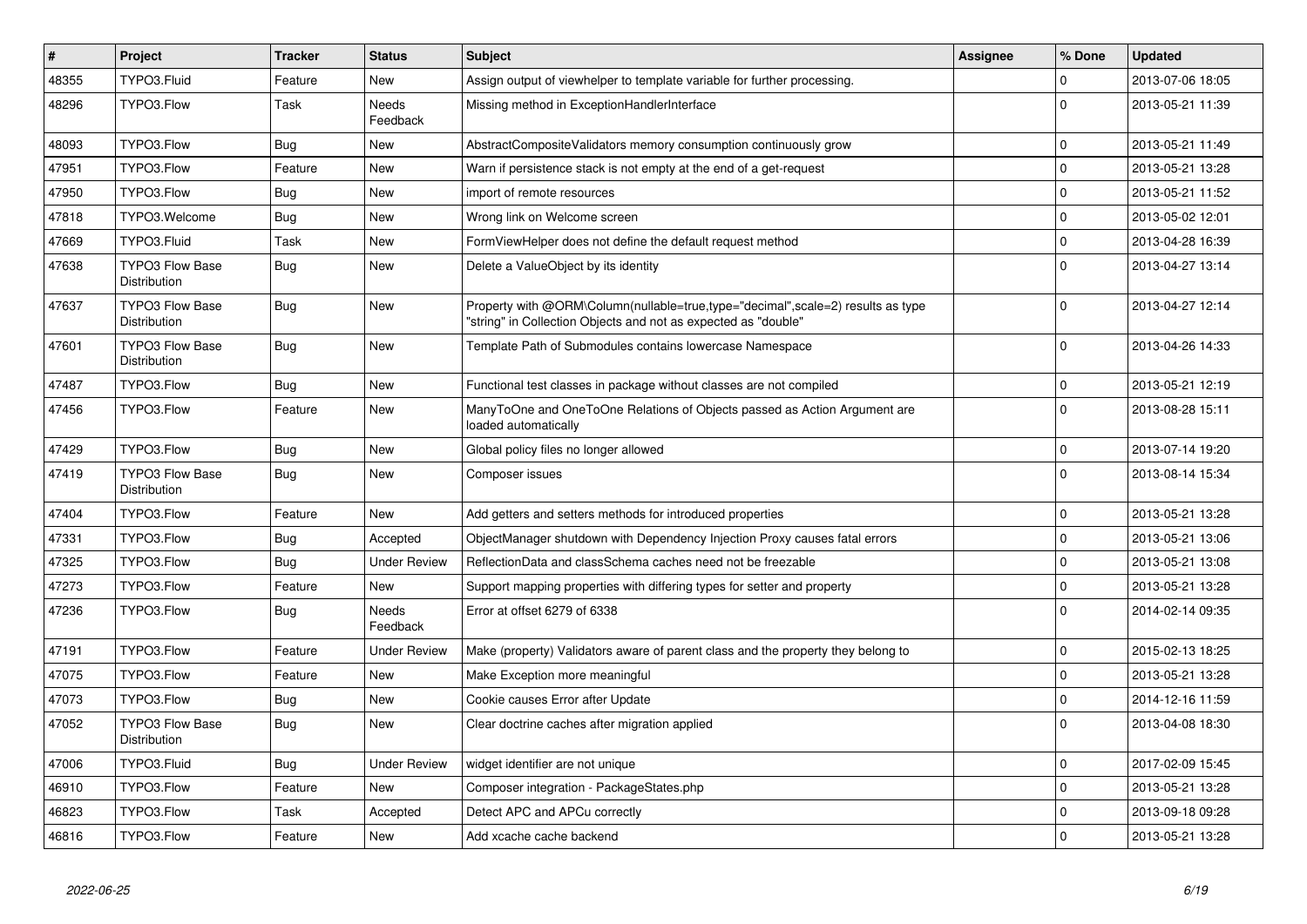| #     | Project                                | <b>Tracker</b> | <b>Status</b>            | Subject                                                                                                                      | Assignee | % Done      | <b>Updated</b>   |
|-------|----------------------------------------|----------------|--------------------------|------------------------------------------------------------------------------------------------------------------------------|----------|-------------|------------------|
| 46716 | TYPO3.Flow                             | Bug            | New                      | Empty class names in Dependencylnjection proxy code when using Caches /<br>Factory-created dependencies                      |          | $\Omega$    | 2013-05-21 13:22 |
| 46545 | TYPO3.Fluid                            | Feature        | <b>New</b>               | Better support for arrays in options of SelectViewHelper                                                                     |          | $\mathbf 0$ | 2013-03-22 13:35 |
| 46318 | TYPO3.Flow                             | Feature        | New                      | [caching framework] Extend cache interface to handle multiple entries                                                        |          | $\mathbf 0$ | 2013-03-15 12:19 |
| 46289 | TYPO3.Fluid                            | Bug            | <b>Needs</b><br>Feedback | Enable Escaping Interceptor in XML request format                                                                            |          | $\Omega$    | 2013-08-14 15:35 |
| 46257 | TYPO3.Fluid                            | Feature        | <b>Under Review</b>      | Add escape sequence support for Fluid                                                                                        |          | $\mathbf 0$ | 2015-01-26 09:00 |
| 46244 | <b>TYPO3 Flow Base</b><br>Distribution | Bug            | <b>Under Review</b>      | Remove call to PHP_BINDIR in CoreCommandController                                                                           |          | $\Omega$    | 2013-03-19 11:39 |
| 46216 | TYPO3.Flow                             | Feature        | <b>New</b>               | Add wincache cache backend                                                                                                   |          | $\mathbf 0$ | 2013-03-12 20:55 |
| 46210 | TYPO3.Flow                             | Bug            | Needs<br>Feedback        | securityContext->getParty() in the initializeObject() method of a session-Scope object<br>throws exception on second request |          | $\Omega$    | 2013-03-27 10:44 |
| 46120 | TYPO3.Flow                             | Bug            | New                      | Important step missing in the installation chapter                                                                           |          | $\mathbf 0$ | 2013-03-08 10:23 |
| 46091 | TYPO3.Fluid                            | Task           | Needs<br>Feedback        | Show source file name and position on exceptions during parsing                                                              |          | $\Omega$    | 2013-03-07 11:26 |
| 46073 | TYPO3.Flow                             | Bug            | <b>Under Review</b>      | Scripts::executeCommand must be usable outsite of TYPO3.Flow                                                                 |          | $\mathbf 0$ | 2013-03-06 19:14 |
| 46066 | TYPO3.Flow                             | Bug            | New                      | Currency formatter uses wrong format for ISO 4217 currency codes                                                             |          | $\mathbf 0$ | 2013-03-06 16:29 |
| 46050 | TYPO3.Flow                             | Feature        | New                      | To decouple log file writing at Logger->logException                                                                         |          | $\mathbf 0$ | 2013-03-05 21:43 |
| 46011 | TYPO3.Flow                             | Task           | New                      | Validate annotation with missing type should throw useful error                                                              |          | $\mathbf 0$ | 2013-03-04 12:42 |
| 46010 | TYPO3.Flow                             | Bug            | New                      | Generating a DiscriminatorMap with base class in different namespace does not work                                           |          | $\mathbf 0$ | 2013-03-04 12:30 |
| 46009 | TYPO3.Flow                             | Task           | New                      | Improve error message for missing class in Flow annotation driver                                                            |          | 0           | 2013-03-04 12:25 |
| 45917 | TYPO3.Flow                             | Bug            | New                      | RoutePartHandler transliteration must be improved                                                                            |          | $\mathbf 0$ | 2014-02-17 09:13 |
| 45669 | TYPO3.Flow                             | Bug            | New                      | PersistentObjectConverter does not convert ValueObjects by identity                                                          |          | $\mathbf 0$ | 2013-02-20 17:59 |
| 45640 | TYPO3.Flow                             | Bug            | New                      | Every relation is set to cascade=all if the related entity is no aggregate root                                              |          | $\mathbf 0$ | 2013-02-20 15:31 |
| 45623 | TYPO3.Flow                             | Bug            | New                      | SQL error when calling TYPO3.Blog Setup controller                                                                           |          | $\mathbf 0$ | 2013-02-21 12:16 |
| 45611 | TYPO3.Flow                             | Bug            | <b>New</b>               | Destruction of session after logout should be configurable                                                                   |          | $\mathbf 0$ | 2013-02-19 16:41 |
| 45413 | <b>TYPO3 Flow Base</b><br>Distribution | <b>Bug</b>     | <b>Under Review</b>      | Overriding boolean properties using Objects yaml is broken                                                                   |          | 100         | 2013-12-10 13:26 |
| 45409 | TYPO3.Flow                             | Feature        | New                      | Support validation of abstract nested properties                                                                             |          | 0           | 2013-05-21 13:28 |
| 45394 | TYPO3.Fluid                            | Task           | New                      | Forwardport Unit test for standalone view                                                                                    |          | $\Omega$    | 2013-02-11 22:39 |
| 45386 | TYPO3.Flow                             | <b>Bug</b>     | New                      | Package::buildArrayOfClassFiles tries to determine class names from file paths                                               |          | $\mathbf 0$ | 2013-02-11 19:54 |
| 45384 | TYPO3.Fluid                            | <b>Bug</b>     | New                      | Persisted entity object in widget-configuration cannot be deserialized (after reload)                                        |          | 0           | 2013-08-14 15:35 |
| 45345 | TYPO3.Fluid                            | Feature        | Needs<br>Feedback        | Easy to use comments for fluid that won't show in output                                                                     |          | $\mathbf 0$ | 2013-03-26 20:40 |
| 45272 | TYPO3.Flow                             | <b>Bug</b>     | New                      | Related Value Objects get deleted by default cascading                                                                       |          | $\mathbf 0$ | 2013-02-08 13:50 |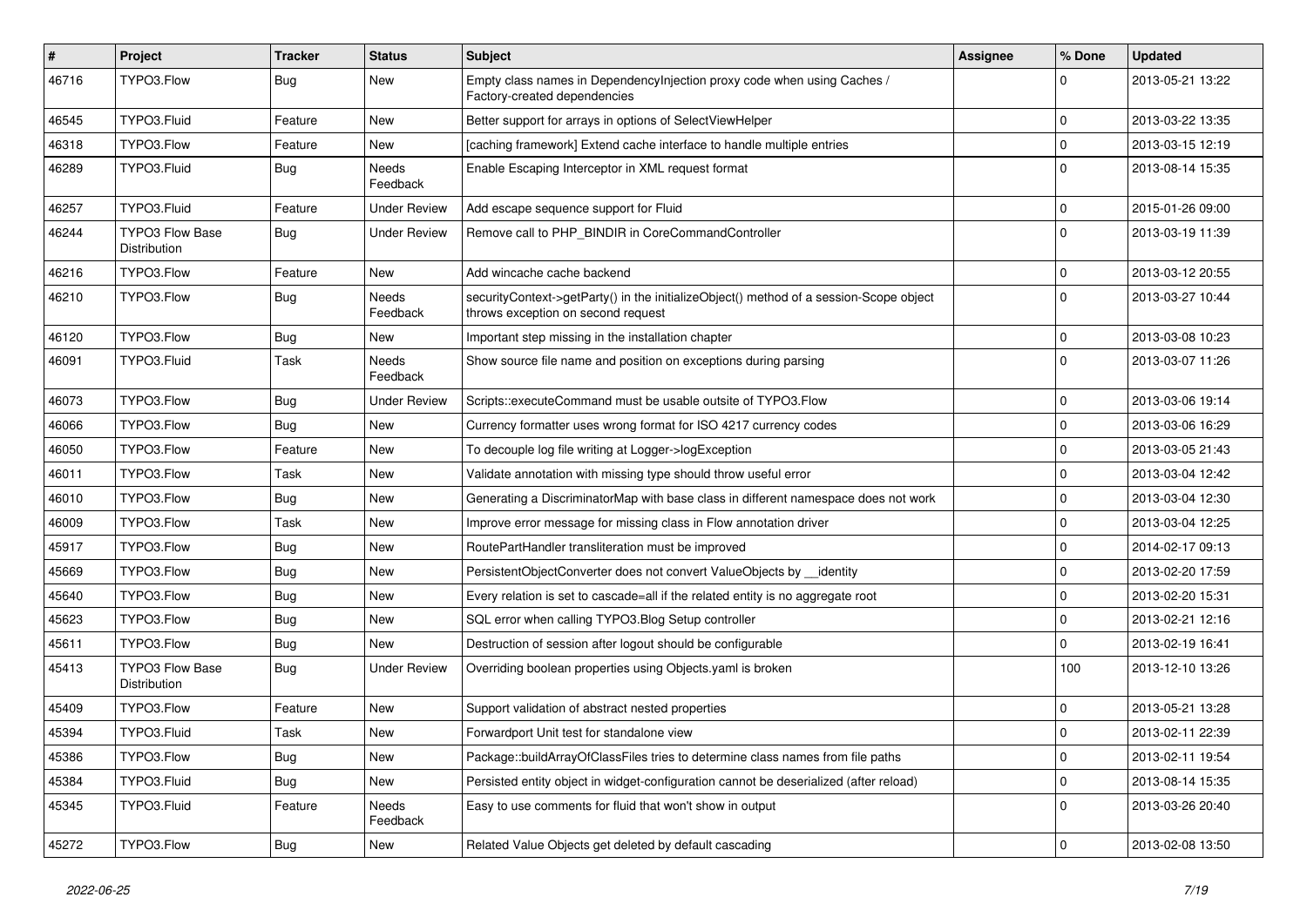| $\vert$ # | Project                                | Tracker    | <b>Status</b>       | Subject                                                                            | <b>Assignee</b> | % Done         | <b>Updated</b>   |
|-----------|----------------------------------------|------------|---------------------|------------------------------------------------------------------------------------|-----------------|----------------|------------------|
| 45249     | TYPO3.Flow                             | <b>Bug</b> | New                 | Update composer project-create command listing                                     |                 | $\mathbf 0$    | 2013-02-07 15:17 |
| 45153     | TYPO3.Fluid                            | Feature    | New                 | f:be.menus.actionMenuItem - Detection of the current select option is insufficient |                 | $\overline{0}$ | 2013-02-04 23:17 |
| 45103     | TYPO3.Flow                             | Feature    | New                 | Make static resource URI generation available outside of Fluid                     |                 | 0              | 2013-02-03 13:16 |
| 45041     | TYPO3.Flow                             | <b>Bug</b> | New                 | Set file permissions doesnt work                                                   |                 | $\mathbf 0$    | 2013-08-14 15:35 |
| 44891     | TYPO3.Flow                             | Feature    | New                 | Routes should be able to enforce http/https protocol                               |                 | 0              | 2014-05-14 19:55 |
| 44738     | TYPO3.Flow                             | Feature    | New                 | Re-Validation of argument's custom validators                                      |                 | $\mathbf 0$    | 2013-01-23 09:19 |
| 44712     | TYPO3.Flow                             | Task       | Accepted            | Decouple Argument-Building in the HTTP-Request-Constructor                         |                 | $\overline{0}$ | 2013-01-23 11:19 |
| 44684     | <b>TYPO3 Flow Base</b><br>Distribution | Bug        | New                 | Authorization header redirect in .htaccess strips the Basic-prefix                 |                 | l 0            | 2014-09-16 23:41 |
| 44563     | TYPO3.Flow                             | Feature    | New                 | Logged in users via HTTP Basic always get re-authenticated                         |                 | $\mathbf 0$    | 2013-01-16 11:28 |
| 44361     | TYPO3.Flow                             | Bug        | New                 | TYPO3\Flow\I18n\Formatter\DatetimeFormatter - caching DATETIME type                |                 | 0              | 2013-08-14 15:35 |
| 44244     | TYPO3.Flow                             | Bug        | New                 | defaultOrderings aren't applied on related objects                                 |                 | $\mathbf 0$    | 2013-01-09 18:41 |
| 44234     | TYPO3.Fluid                            | <b>Bug</b> | <b>Under Review</b> | selectViewHelper's sorting does not respect locale collation                       |                 | 0              | 2014-07-31 17:15 |
| 44186     | TYPO3.Flow                             | <b>Bug</b> | New                 | Request does not accept custom Content-Type                                        |                 | $\mathbf 0$    | 2013-08-14 15:35 |
| 44185     | TYPO3.Flow                             | <b>Bug</b> | New                 | XML body always need a root node                                                   |                 | l 0            | 2013-08-14 15:35 |
| 44184     | TYPO3.Flow                             | Bug        | New                 | Request arguments are not merged correctly for single object actions               |                 | 0              | 2013-08-14 15:35 |
| 44148     | TYPO3.Flow                             | Bug        | New                 | Documentation for executeCommand() needs clarification                             |                 | 0              | 2013-08-14 15:35 |
| 44123     | TYPO3.Flow                             | Feature    | New                 | Make the "Flow requires the PHP setting "date.timezone"" error more beautiful      |                 | 0              | 2013-12-25 01:55 |
| 44078     | <b>TYPO3 Flow Base</b><br>Distribution | Task       | New                 | Probably false behavior in symlinked environment                                   |                 | $\Omega$       | 2012-12-18 13:17 |
| 43993     | TYPO3.Flow                             | Task       | <b>New</b>          | Warn when no migrations are found at all during doctrine: migrate                  |                 | 0              | 2012-12-14 09:30 |
| 43967     | TYPO3.Flow                             | <b>Bug</b> | New                 | Error in evaluating orphanRemoval in Flow Annotation driver                        |                 | $\overline{0}$ | 2013-01-03 11:00 |
| 43947     | TYPO3.Flow                             | <b>Bug</b> | New                 | Redirect to login after Session timeout                                            |                 | $\Omega$       | 2012-12-13 12:35 |
| 43841     | TYPO3.Flow                             | Feature    | New                 | Add package support to validation errors                                           |                 | 0              | 2012-12-10 16:20 |
| 43572     | TYPO3.Flow                             | Feature    | New                 | Uri should support manipulation of query arguments                                 |                 | 0              | 2012-12-04 09:55 |
| 43541     | TYPO3.Flow                             | <b>Bug</b> | New                 | Incomplete classes path detection for PSR-0                                        |                 | $\overline{0}$ | 2013-08-14 15:35 |
| 43082     | TYPO3.Flow                             | Feature    | Needs<br>Feedback   | Add CLI support for scaffolding models, views, controller                          |                 | $\Omega$       | 2015-01-05 11:39 |
| 43072     | TYPO3.Fluid                            | Task       | New                 | Remove TOKENS for adding templates fallback in Backporter                          |                 | 0              | 2012-11-18 14:20 |
| 43071     | TYPO3.Fluid                            | Task       | New                 | Remove TOKENS for adding fallback teplates in B                                    |                 | 0              | 2012-11-18 14:22 |
| 42888     | TYPO3.Flow                             | Bug        | Needs<br>Feedback   | ResourceManager chokes on non existing files                                       |                 | $\overline{0}$ | 2012-11-12 18:02 |
| 42743     | TYPO3.Fluid                            | Task       | New                 | Remove inline style for hidden form fields                                         |                 | 0              | 2012-11-06 23:09 |
| 42606     | TYPO3.Flow                             | <b>Bug</b> | New                 | Content Security with nested objects                                               |                 | 0              | 2012-12-13 12:35 |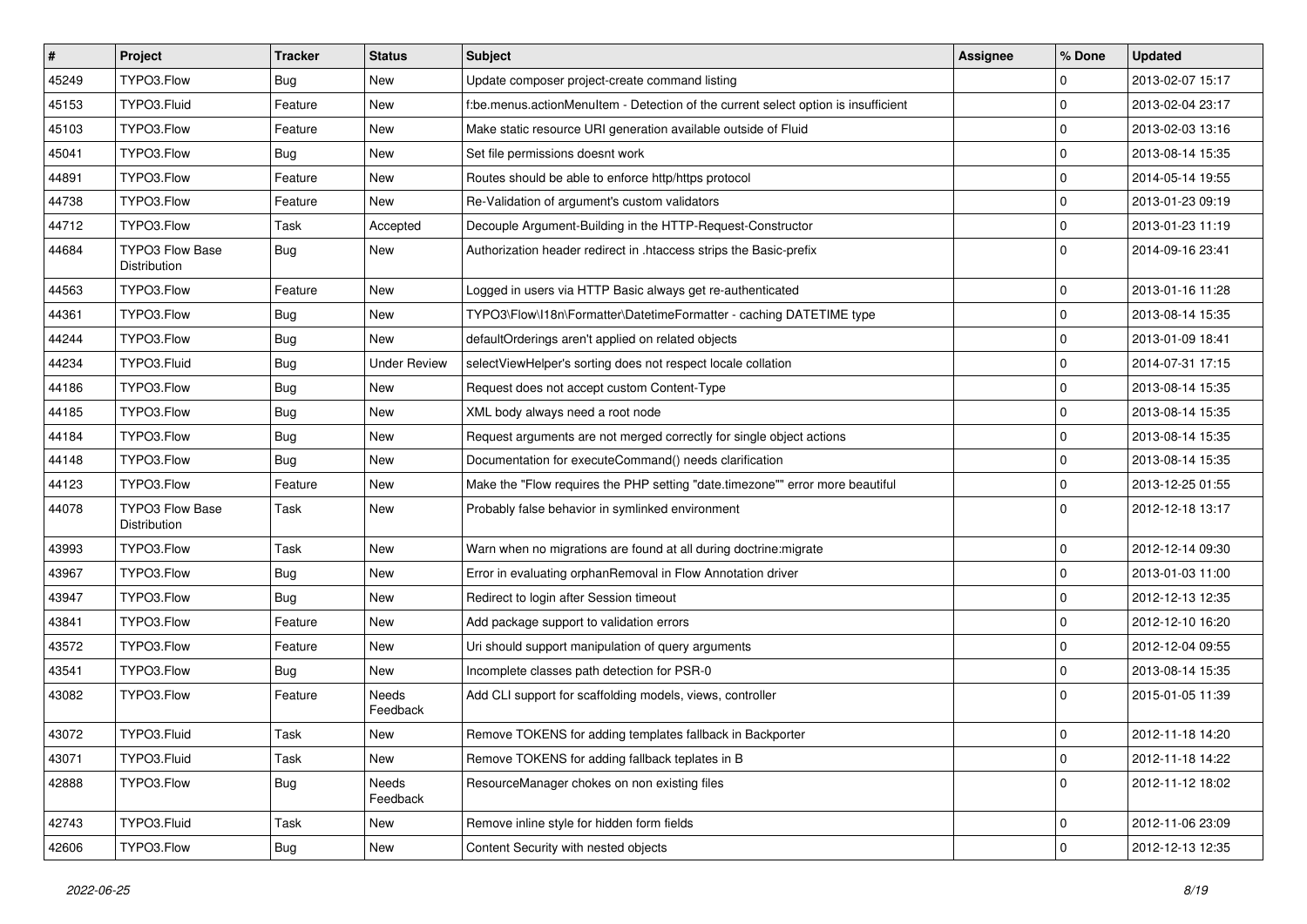| $\pmb{\#}$ | <b>Project</b>                                | <b>Tracker</b> | <b>Status</b>            | <b>Subject</b>                                                                            | Assignee | % Done       | <b>Updated</b>   |
|------------|-----------------------------------------------|----------------|--------------------------|-------------------------------------------------------------------------------------------|----------|--------------|------------------|
| 42520      | TYPO3.Flow                                    | <b>Bug</b>     | New                      | Cache must be flushed globally for package state changes                                  |          | $\mathbf 0$  | 2015-02-25 17:45 |
| 42465      | TYPO3.Flow                                    | Task           | <b>New</b>               | Document i18n settings                                                                    |          | $\Omega$     | 2013-08-14 15:35 |
| 42408      | <b>TYPO3 Flow Base</b><br>Distribution        | Story          | New                      | Locale Detection / Selection                                                              |          | $\Omega$     | 2013-06-11 13:31 |
| 42407      | TYPO3 Flow Base<br>Distribution               | Story          | New                      | Asset Management                                                                          |          | $\Omega$     | 2012-10-26 09:02 |
| 42397      | TYPO3.Fluid                                   | Feature        | New                      | Missing viewhelper for general links                                                      |          | $\Omega$     | 2012-10-25 19:20 |
| 42240      | TYPO3.Eel                                     | Task           | <b>New</b>               | Make Eel usable outside of TYPO3 Flow                                                     |          | $\Omega$     | 2012-10-21 12:32 |
| 42101      | TYPO3.Flow                                    | Bug            | New                      | Proxyclasses are not rebuild in Development context unless cache is empty                 |          | $\mathbf 0$  | 2013-08-14 15:35 |
| 41843      | <b>TYPO3 Flow Base</b><br>Distribution        | <b>Bug</b>     | New                      | Composer and rename issues (umbrella issue)                                               |          | 60           | 2013-01-15 17:19 |
| 41807      | TYPO3.Flow                                    | Task           | <b>Under Review</b>      | Initialize the eventmanager in the EntityManagerInterface                                 |          | $\mathbf 0$  | 2013-05-21 13:28 |
| 41533      | TYPO3.Flow                                    | <b>Bug</b>     | Needs<br>Feedback        | Ignored object-validation in editAction when redirecting back from updateAction           |          | $\Omega$     | 2012-10-10 09:27 |
| 41508      | <b>TYPO3 Flow Base</b><br><b>Distribution</b> | Task           | <b>Under Review</b>      | Replace Jasmine by Buster.js                                                              |          | $\Omega$     | 2012-10-01 20:58 |
| 41496      | TYPO3.Flow                                    | Bug            | <b>New</b>               | Upload identical Resources, deleting fails                                                |          | $\mathbf 0$  | 2012-10-01 17:57 |
| 41420      | TYPO3.Flow                                    | Feature        | New                      | Support entity versioning                                                                 |          | $\mathbf 0$  | 2012-09-27 14:11 |
| 41414      | TYPO3.Flow                                    | Task           | <b>Needs</b><br>Feedback | Check packageKey naming / file structure below Packages/Vendor                            |          | $\Omega$     | 2012-11-07 11:39 |
| 41148      | TYPO3.Flow                                    | <b>Bug</b>     | <b>New</b>               | Converting of ValueObjects                                                                |          | $\mathbf 0$  | 2012-12-13 12:35 |
| 40854      | TYPO3.Flow                                    | Task           | <b>New</b>               | Update security documentation (authentication in 1.2)                                     |          | $\mathbf 0$  | 2013-08-14 15:35 |
| 40418      | TYPO3.Flow                                    | Feature        | Needs<br>Feedback        | Add an option to flow3:cache: flush thats keeps user sessions active                      |          | $\mathbf 0$  | 2014-10-03 20:17 |
| 40283      | TYPO3.Flow                                    | <b>Bug</b>     | New                      | New constructor in grandparent class not called                                           |          | $\mathbf 0$  | 2012-12-13 12:35 |
| 40081      | TYPO3.Fluid                                   | Feature        | New                      | Allow assigned variables as keys in arrays                                                |          | $\mathbf 0$  | 2013-10-02 09:38 |
| 40064      | TYPO3.Fluid                                   | <b>Bug</b>     | New                      | Multiselect is not getting persisted                                                      |          | $\mathbf 0$  | 2014-03-27 22:12 |
| 39990      | TYPO3.Fluid                                   | <b>Bug</b>     | <b>New</b>               | Same form twice in one template: hidden fields for empty values are only rendered<br>once |          | $\Omega$     | 2012-08-20 11:21 |
| 39936      | TYPO3.Fluid                                   | Feature        | New                      | registerTagAttribute should handle default values                                         |          | $\mathsf{O}$ | 2013-01-21 23:29 |
| 39910      | TYPO3.Flow                                    | Feature        | Accepted                 | Ability to query user based on roles                                                      |          | $\mathbf 0$  | 2013-05-21 13:28 |
| 39791      | TYPO3.Flow                                    | Bug            | New                      | Reflection data of old aspect is not removed                                              |          | $\mathbf 0$  | 2013-08-14 15:40 |
| 39790      | TYPO3.Kickstart                               | Feature        | New                      | Allow forward slashes where backslashes need to be specified                              |          | $\mathbf 0$  | 2012-08-14 09:28 |
| 39788      | TYPO3.Flow                                    | Feature        | New                      | RFC: Repository based NotExistsValidator                                                  |          | $\mathbf 0$  | 2012-08-14 16:14 |
| 39674      | TYPO3.Flow                                    | <b>Bug</b>     | New                      | TYPO3\FLOW3\var dump behaves weird in controller actions doing return                     |          | $\mathbf 0$  | 2012-08-10 10:09 |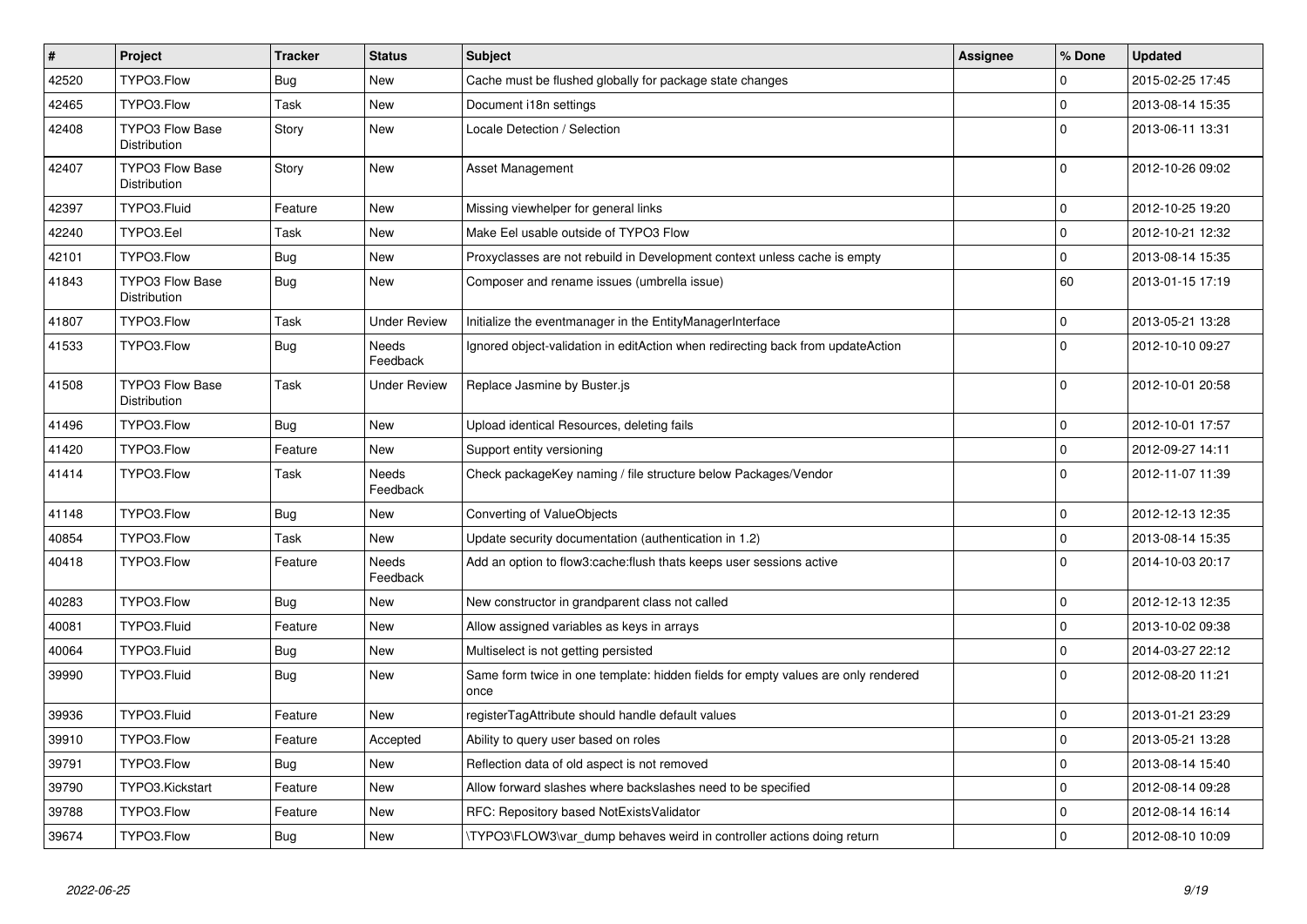| $\vert$ # | <b>Project</b>                         | Tracker    | <b>Status</b>       | Subject                                                                                                   | <b>Assignee</b> | % Done      | <b>Updated</b>   |
|-----------|----------------------------------------|------------|---------------------|-----------------------------------------------------------------------------------------------------------|-----------------|-------------|------------------|
| 39432     | <b>TYPO3 Flow Base</b><br>Distribution | Task       | New                 | Clarify introducing properties                                                                            |                 | $\Omega$    | 2012-07-31 23:34 |
| 39414     | TYPO3.Flow                             | Bug        | New                 | Security Documentation                                                                                    |                 | $\Omega$    | 2012-12-15 21:41 |
| 39096     | TYPO3.Flow                             | Bug        | New                 | Unnecessary compile invoked in non production context?                                                    |                 | $\mathbf 0$ | 2013-08-14 15:35 |
| 39088     | TYPO3.Flow                             | Feature    | New                 | Add a sgnalslot before compilation                                                                        |                 | $\mathbf 0$ | 2012-12-11 10:30 |
| 38980     | TYPO3.Flow                             | <b>Bug</b> | New                 | ActionController: behavior of required arguments is not consistent                                        |                 | $\mathbf 0$ | 2014-05-27 14:14 |
| 38875     | <b>TYPO3 Flow Base</b><br>Distribution | Suggestion | New                 | Have a Translator object available in action controllers                                                  |                 | $\Omega$    | 2012-07-11 15:00 |
| 38379     | TYPO3.Eel                              | Feature    | <b>New</b>          | Implement a Eel-ViewHelper                                                                                |                 | $\mathbf 0$ | 2013-04-08 11:03 |
| 38369     | TYPO3.Fluid                            | Bug        | New                 | Resource ViewHelpers should not fall back to request package                                              |                 | $\mathbf 0$ | 2012-06-25 15:55 |
| 38222     | TYPO3.Flow                             | Feature    | New                 | Step execution signals with concrete name                                                                 |                 | $\mathbf 0$ | 2013-02-21 16:39 |
| 38216     | TYPO3.Flow                             | Bug        | Needs<br>Feedback   | Static method calls in reflected classes refer to Original class                                          |                 | $\Omega$    | 2012-12-13 12:35 |
| 38130     | TYPO3.Fluid                            | Feature    | New                 | Checkboxes and multiple select fields should have an assignable default value                             |                 | $\mathbf 0$ | 2012-06-17 09:54 |
| 37846     | TYPO3.Flow                             | Feature    | New                 | Should be able to declare more than one controllerObjectName per requestPatterns                          |                 | $\mathbf 0$ | 2012-06-11 11:10 |
| 37831     | TYPO3.Flow                             | Task       | New                 | Evaluate using PHP 5.4's internal web server for Functional Testing                                       |                 | $\mathbf 0$ | 2012-06-08 09:27 |
| 37619     | TYPO3.Fluid                            | <b>Bug</b> | New                 | Fatal Error when using variable in name attribute of Section ViewHelper                                   |                 | $\mathbf 0$ | 2012-05-30 23:17 |
| 37571     | TYPO3.Flow                             | Bug        | New                 | Inherited proxies fail when implementing __clone                                                          |                 | $\mathbf 0$ | 2012-06-04 12:15 |
| 37564     | TYPO3.Flow                             | <b>Bug</b> | New                 | Validation of Parent Object containing properties of type ManyToOne and ManyToMany<br>to same Target      |                 | $\Omega$    | 2012-05-29 11:55 |
| 37473     | TYPO3.Flow                             | <b>Bug</b> | <b>New</b>          | Subsequent Exceptions related to Doctrine Entity Manager makes it snap shut                               |                 | $\mathbf 0$ | 2012-10-25 10:29 |
| 37405     | TYPO3.Flow                             | Feature    | <b>Under Review</b> | When changing a property wich is used in routing the Link-VH should direkt to the new<br>properties value |                 | $\Omega$    | 2014-11-02 18:25 |
| 37316     | TYPO3.Flow                             | Bug        | New                 | Use findBestMatchingLocale instead of getDefaultLocale?                                                   |                 | $\mathbf 0$ | 2012-05-20 09:35 |
| 37279     | TYPO3.Flow                             | Feature    | New                 | Request PropertyMapping                                                                                   |                 | $\mathbf 0$ | 2012-05-18 16:06 |
| 37227     | TYPO3.Flow                             | Bug        | On Hold             | securityContext->getParty is not available in widget context                                              |                 | $\mathbf 0$ | 2012-06-25 22:14 |
| 36955     | TYPO3.Flow                             | Feature    | New                 | Add type filter to var dump()                                                                             |                 | $\mathbf 0$ | 2012-05-08 16:39 |
| 36804     | TYPO3.Flow                             | <b>Bug</b> | New                 | Orphaned entities within aggregates are not removed                                                       |                 | $\Omega$    | 2012-05-03 11:54 |
| 36655     | TYPO3.Fluid                            | <b>Bug</b> | New                 | Pagination Links                                                                                          |                 | $\mathbf 0$ | 2012-06-23 22:18 |
| 36634     | TYPO3.Flow                             | Bug        | New                 | Reconstituted entities do not have their properties set when initializeObject() is called                 |                 | U           | 2012-04-26 21:28 |
| 36633     | TYPO3.Flow                             | Bug        | New                 | Reconstituted entities should not have the FLOW3_Persistence_clone property set                           |                 | $\pmb{0}$   | 2012-04-26 21:24 |
| 36559     | TYPO3.Fluid                            | Feature    | New                 | New widget progress bar                                                                                   |                 | $\mathsf 0$ | 2012-04-25 15:11 |
| 36510     | TYPO3.Flow                             | Feature    | New                 | Firewall Redirect?                                                                                        |                 | $\mathbf 0$ | 2012-04-24 12:57 |
| 36509     | TYPO3.Flow                             | Feature    | New                 | redirectToUri to an uri with acl forces a 403 because of missing csrf token.                              |                 | 0           | 2012-04-24 12:44 |
| 36508     | TYPO3.Flow                             | Bug        | New                 | AuthenticationProvider Request Patterns                                                                   |                 | $\pmb{0}$   | 2012-04-24 12:39 |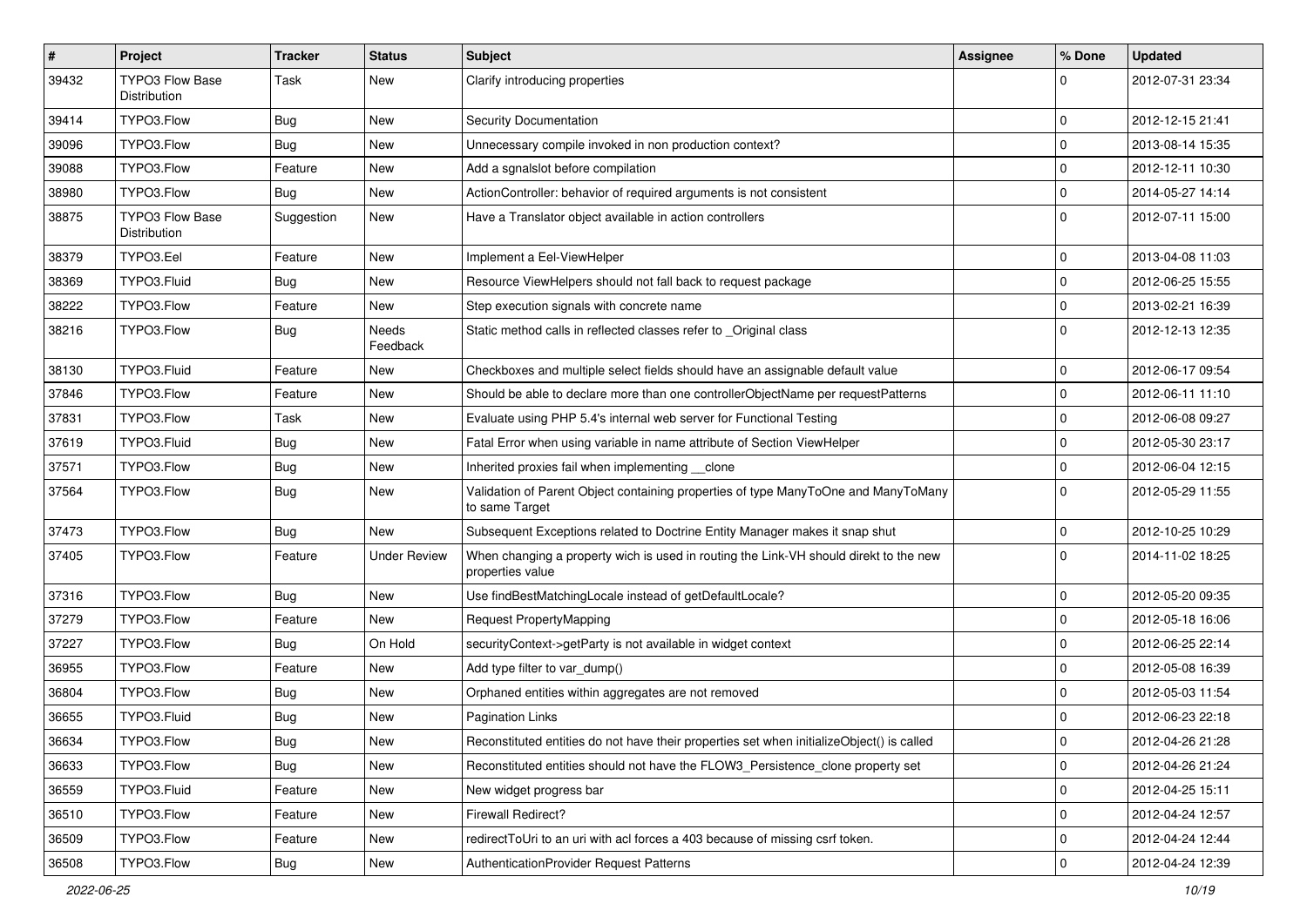| $\pmb{\#}$ | Project                                | <b>Tracker</b> | <b>Status</b>       | Subject                                                                                              | <b>Assignee</b> | % Done              | <b>Updated</b>   |
|------------|----------------------------------------|----------------|---------------------|------------------------------------------------------------------------------------------------------|-----------------|---------------------|------------------|
| 36495      | TYPO3.Flow                             | <b>Bug</b>     | New                 | HTTP Response is sent before persistence preventing Exceptions to be displayed on<br>redirect        |                 | $\Omega$            | 2012-04-24 00:28 |
| 36410      | TYPO3.Fluid                            | Feature        | New                 | Allow templates to send arguments back to layout                                                     |                 | $\mathbf 0$         | 2012-08-13 11:46 |
| 35970      | TYPO3.Flow                             | Task           | New                 | Improve performance of Utility/Arrays::integerExplode by using array_map                             |                 | $\mathbf 0$         | 2012-04-13 15:38 |
| 35831      | TYPO3.Flow                             | <b>Bug</b>     | New                 | Deleting or unpublishing of a resource deletes all published symlinks<br>(Web/_Resources/Persistent) |                 | $\Omega$            | 2012-04-11 09:31 |
| 35783      | TYPO3.Flow                             | Feature        | New                 | Lifecycle method after property mapping                                                              |                 | $\mathbf 0$         | 2012-04-08 21:01 |
| 35781      | TYPO3.Flow                             | Feature        | New                 | Model validation                                                                                     |                 | $\mathbf 0$         | 2012-04-08 17:06 |
| 35720      | TYPO3.Flow                             | <b>Bug</b>     | New                 | Access denied Exception for widget links to actions with a policy                                    |                 | $\mathbf 0$         | 2012-10-25 14:08 |
| 35709      | TYPO3.Flow                             | Task           | New                 | Implement global Command aliases                                                                     |                 | $\mathbf 0$         | 2013-08-19 14:33 |
| 35388      | TYPO3.Flow                             | Feature        | New                 | Use the current package as default for translations within controllers                               |                 | $\mathbf 0$         | 2013-12-03 23:12 |
| 35083      | TYPO3.Flow                             | Bug            | New                 | involving SecurityContext in Widget's __wakeup situation leads to an exception                       |                 | $\mathbf 0$         | 2012-03-21 13:06 |
| 34816      | TYPO3.Flow                             | Feature        | New                 | Long text encryption                                                                                 |                 | $\mathbf 0$         | 2012-03-14 08:33 |
| 34682      | TYPO3.Fluid                            | <b>Bug</b>     | <b>Under Review</b> | Radio Button missing checked on validation error                                                     |                 | $\mathbf 0$         | 2013-11-20 20:58 |
| 34404      | TYPO3.Flow                             | Bug            | New                 | JsonView transformObject does not respect _descendAll configuration                                  |                 | $\mathbf 0$         | 2012-02-29 01:12 |
| 34309      | TYPO3.Fluid                            | Task           | New                 | Unknown ViewHelpers cause exception - should be handled more graceful                                |                 | $\mathbf 0$         | 2012-03-07 18:40 |
| 34133      | TYPO3.Flow                             | Feature        | New                 | RFC: Handle Semicolons in Path part of URIs as Scoped Path Parameters                                |                 | $\mathbf 0$         | 2012-02-21 15:17 |
| 33710      | TYPO3.Flow                             | Feature        | New                 | Configuration based on Domain                                                                        |                 | $\mathbf 0$         | 2012-02-06 16:08 |
| 33587      | TYPO3.Flow                             | Feature        | New                 | Automatically remove unused Resources                                                                |                 | $\mathbf 0$         | 2013-11-11 18:21 |
| 33465      | TYPO3.Flow                             | <b>Bug</b>     | New                 | Some vital commands to recover the system fail when recovery is needed                               |                 | $\mathbf 0$         | 2012-01-26 15:51 |
| 33308      | <b>TYPO3 Flow Base</b><br>Distribution | Task           | <b>New</b>          | General date and time handling rules                                                                 |                 | $\Omega$            | 2012-03-06 16:05 |
| 33293      | TYPO3.Flow                             | Bug            | New                 | Injection to private variable results in injection of the the wrong class                            |                 | $\mathbf 0$         | 2012-01-18 16:41 |
| 33258      | TYPO3.Flow                             | Major Feature  | Accepted            | Implement support for Assetic                                                                        |                 | $\mathbf 0$         | 2014-02-24 08:05 |
| 33215      | TYPO3.Fluid                            | Feature        | New                 | RFC: Dynamic values in ObjectAccess paths                                                            |                 | $\mathbf 0$         | 2016-04-15 09:26 |
| 33078      | TYPO3.Flow                             | <b>Bug</b>     | New                 | No Redirect to Login                                                                                 |                 | $\mathbf 0$         | 2012-03-07 17:45 |
| 33069      | TYPO3.Flow                             | Task           | New                 | Make command output sparse, implement generic verbose switch                                         |                 | $\mathbf 0$         | 2013-08-19 14:33 |
| 33055      | TYPO3.Flow                             | <b>Bug</b>     | New                 | AccessDeniedException instead of WebRedirect                                                         |                 | $\mathbf 0$         | 2014-04-17 15:54 |
| 33049      | TYPO3.Flow                             | Feature        | New                 | Allow configuration of context without environment variable (needed for IIS)                         |                 | $\Omega$            | 2012-03-07 20:51 |
| 33018      | TYPO3.Flow                             | Feature        | New                 | Translator should support override of labels from other packages                                     |                 | $\mathbf 0$         | 2012-01-06 13:05 |
| 32985      | TYPO3.Flow                             | Feature        | New                 | Implement Processing Rules when merging numerically-indexed arrays                                   |                 | $\mathsf{O}\xspace$ | 2012-05-30 09:35 |
| 32869      | TYPO3.Flow                             | Bug            | New                 | Security config tokenClass doesnt throw exception if not found the class                             |                 | $\mathsf{O}\xspace$ | 2012-03-19 10:53 |
| 32294      | TYPO3.Flow                             | Feature        | New                 | Lazy initialization of loggers                                                                       |                 | 0                   | 2011-12-05 10:29 |
| 32106      | TYPO3.Flow                             | Feature        | Accepted            | Support for Object source in PropertyMapper                                                          |                 | 0                   | 2013-06-24 09:59 |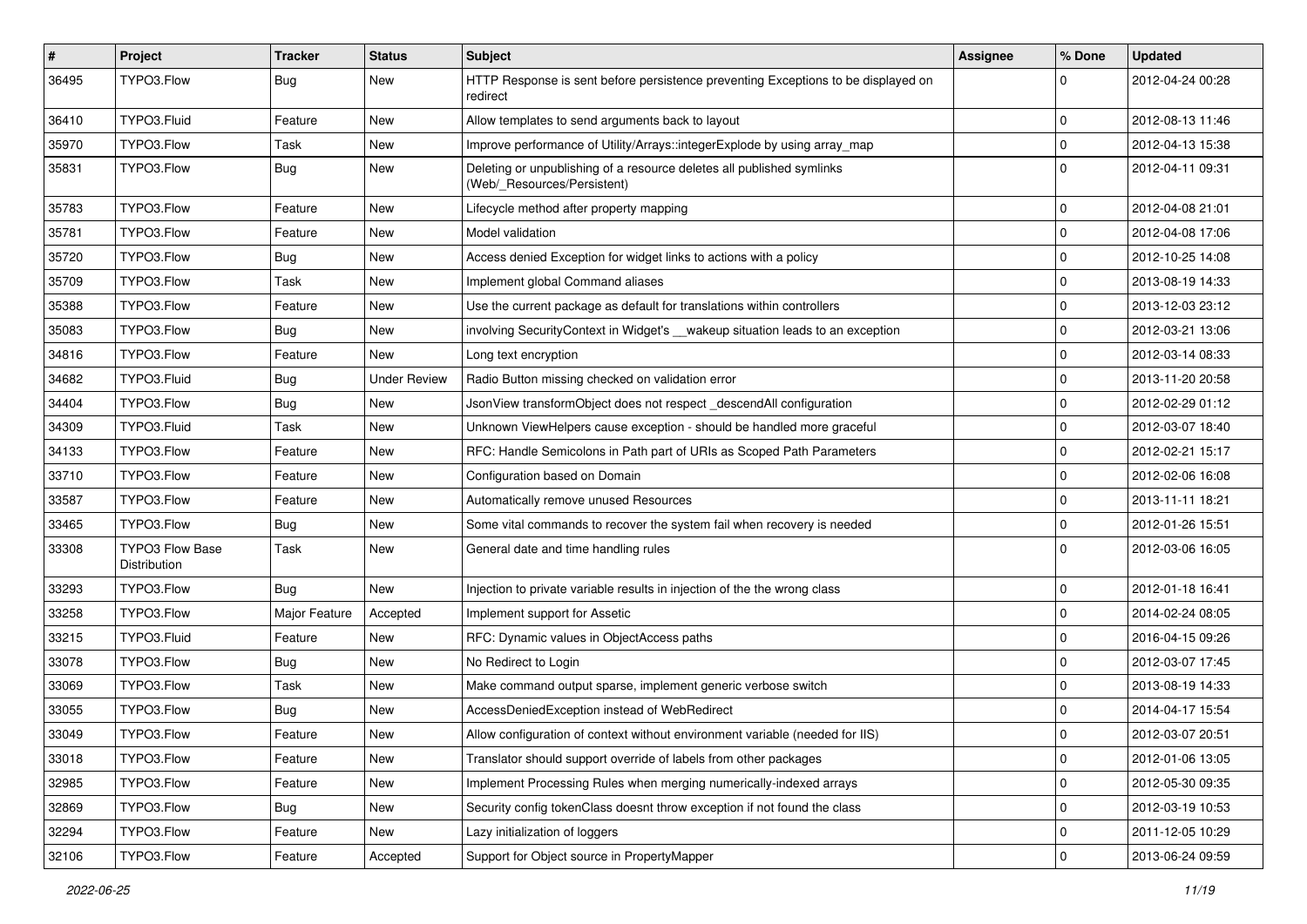| $\vert$ # | <b>Project</b>                         | <b>Tracker</b> | <b>Status</b>     | <b>Subject</b>                                                                                                          | <b>Assignee</b> | % Done      | <b>Updated</b>   |
|-----------|----------------------------------------|----------------|-------------------|-------------------------------------------------------------------------------------------------------------------------|-----------------|-------------|------------------|
| 32105     | TYPO3.Flow                             | <b>Bug</b>     | <b>New</b>        | Ignore Validation ignored if ACL is set for this controller action                                                      |                 | 0           | 2011-11-26 11:22 |
| 32035     | TYPO3.Fluid                            | Task           | <b>New</b>        | Improve fluid error messages                                                                                            |                 | $\mathbf 0$ | 2012-01-27 15:59 |
| 31955     | TYPO3.Fluid                            | Feature        | New               | f:uri.widget                                                                                                            |                 | 0           | 2011-11-22 12:27 |
| 31484     | TYPO3.Flow                             | Feature        | Needs<br>Feedback | possibility to modify inner workings of proxy class builder                                                             |                 | 0           | 2012-03-14 18:10 |
| 31339     | TYPO3.Flow                             | Task           | On Hold           | Search                                                                                                                  |                 | $\Omega$    | 2012-06-21 12:17 |
| 31262     | TYPO3.Flow                             | Feature        | New               | Named arguments in Objects yaml for constructor arguments                                                               |                 | $\mathbf 0$ | 2011-10-25 10:26 |
| 31261     | TYPO3.Flow                             | Feature        | New               | Virtual objects - generate proxy classes for interfaces                                                                 |                 | 0           | 2011-10-25 10:23 |
| 31210     | TYPO3.Flow                             | <b>Bug</b>     | <b>New</b>        | constructor of proxy class not compatible with interfaces defening a constructor                                        |                 | $\mathbf 0$ | 2011-11-07 22:02 |
| 31002     | TYPO3.Flow                             | <b>Bug</b>     | New               | Generated __sleep method handles static properties as members.                                                          |                 | 0           | 2011-10-21 13:20 |
| 30937     | TYPO3.Fluid                            | Bug            | New               | CropViewHelper stringToTruncate can't be supplied so it can't be easily extended                                        |                 | 100         | 2011-10-21 13:37 |
| 30555     | TYPO3.Fluid                            | Feature        | <b>New</b>        | Make TagBuilder more extensible                                                                                         |                 | 0           | 2012-06-29 12:41 |
| 30428     | TYPO3.Flow                             | Feature        | <b>New</b>        | Cloning of request arguments                                                                                            |                 | $\mathbf 0$ | 2011-09-29 13:26 |
| 30425     | TYPO3.Flow                             | Bug            | New               | New methods are not updated in Policies during Development                                                              |                 | $\mathbf 0$ | 2011-10-21 13:20 |
| 30424     | TYPO3.Flow                             | Bug            | New               | Forward object arguments with changes                                                                                   |                 | $\mathbf 0$ | 2011-10-21 13:20 |
| 30423     | TYPO3.Flow                             | Feature        | <b>New</b>        | Rendering template of other action without forward                                                                      |                 | $\mathbf 0$ | 2013-01-21 14:03 |
| 30418     | TYPO3.Flow                             | Feature        | <b>New</b>        | Package bootstrapping following dependencies                                                                            |                 | $\mathbf 0$ | 2011-10-21 13:38 |
| 30258     | TYPO3.Flow                             | Feature        | New               | Support optional package dependencies                                                                                   |                 | $\mathbf 0$ | 2011-09-24 18:34 |
| 29794     | TYPO3.Kickstart                        | Feature        | New               | Initialize collections in generated models                                                                              |                 | $\mathbf 0$ | 2011-09-14 23:23 |
| 29476     | TYPO3.Flow                             | Feature        | <b>New</b>        | Provider rendering time and query count for request                                                                     |                 | $\mathbf 0$ | 2011-09-05 09:22 |
| 29425     | TYPO3.Flow                             | <b>Bug</b>     | <b>New</b>        | Deletion of a blog post with resources fails with FK constraint error                                                   |                 | $\mathbf 0$ | 2011-10-21 13:20 |
| 29405     | TYPO3.Flow                             | <b>Bug</b>     | <b>New</b>        | When storing a new entity inside the session, it will be fully serialized instead of just the<br>reference being stored |                 | $\Omega$    | 2013-04-04 11:34 |
| 29258     | TYPO3.Flow                             | Feature        | Needs<br>Feedback | Provide a way to override classes by environment                                                                        |                 | $\mathbf 0$ | 2012-03-14 19:29 |
| 29202     | TYPO3.Flow                             | Task           | <b>New</b>        | Provide a Cherokee Server Configuration for FLOW3                                                                       |                 | 0           | 2011-08-24 07:45 |
| 28964     | <b>TYPO3 Flow Base</b><br>Distribution | Feature        | New               | Integrate Behat tool for BDD                                                                                            |                 | $\Omega$    | 2011-08-13 16:03 |
| 28554     | TYPO3.Fluid                            | <b>Bug</b>     | <b>New</b>        | (v4) implement feature flag to disable caching                                                                          |                 | $\Omega$    | 2011-10-21 13:37 |
| 28553     | TYPO3.Fluid                            | <b>Bug</b>     | <b>New</b>        | improve XHProf test setup                                                                                               |                 | $\Omega$    | 2011-10-21 13:37 |
| 28552     | TYPO3.Fluid                            | <b>Bug</b>     | <b>New</b>        | (v5) write ViewHelper test for compiled run; adjust functional test to do two passes<br>(uncached & cached)             |                 | $\Omega$    | 2011-10-21 13:37 |
| 28550     | TYPO3.Fluid                            | Bug            | <b>New</b>        | (v4) make widgets cacheable, i.e. not implement childnodeaccess interface                                               |                 | $\mathbf 0$ | 2011-10-21 13:37 |
| 28549     | TYPO3.Fluid                            | <b>Bug</b>     | <b>New</b>        | make widgets cacheable, i.e. not implement childnodeaccess interface                                                    |                 | $\Omega$    | 2011-10-21 13:37 |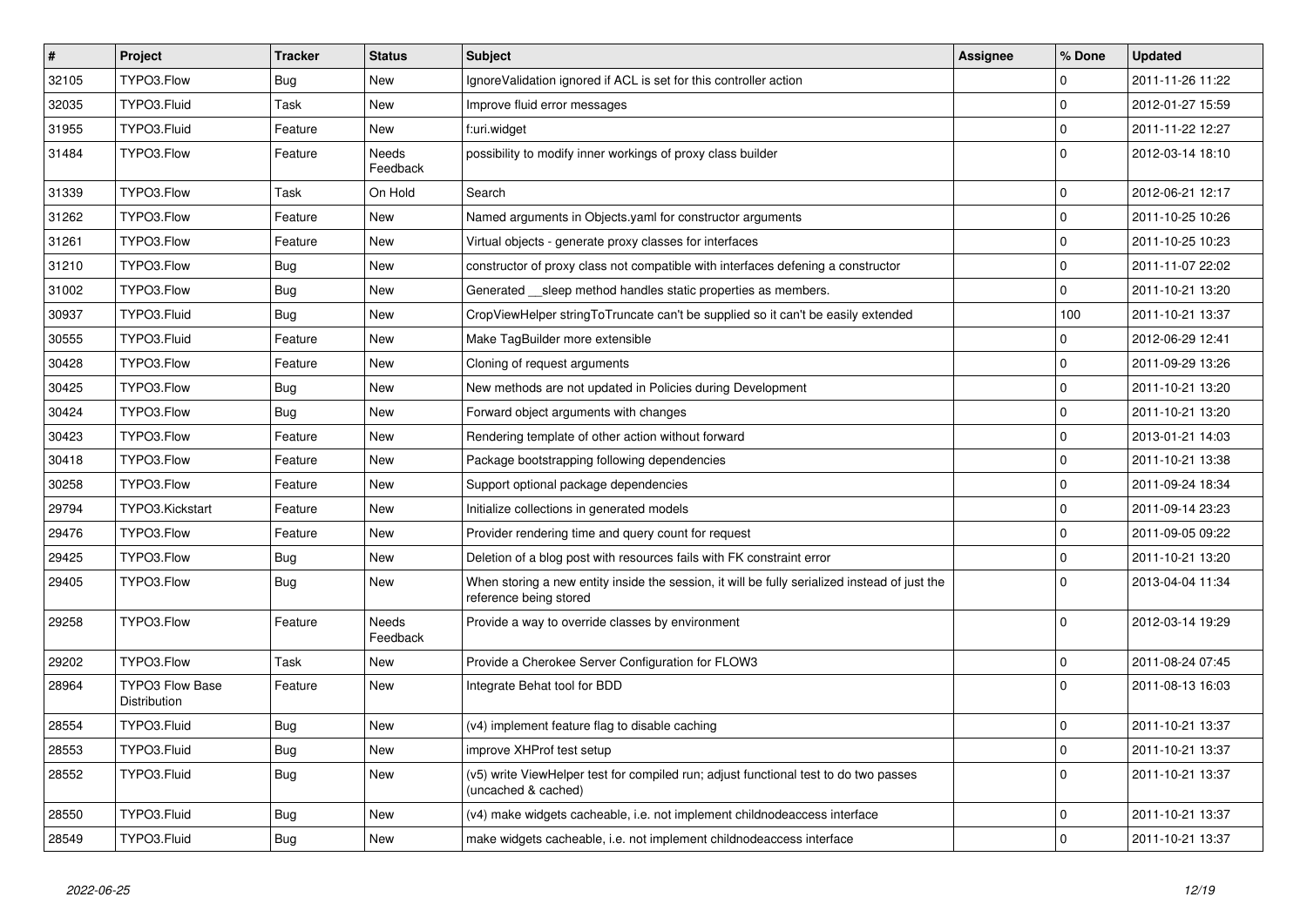| $\sharp$ | Project     | <b>Tracker</b> | <b>Status</b>            | <b>Subject</b>                                                                                                                                          | <b>Assignee</b> | % Done      | <b>Updated</b>   |
|----------|-------------|----------------|--------------------------|---------------------------------------------------------------------------------------------------------------------------------------------------------|-----------------|-------------|------------------|
| 28399    | TYPO3.Flow  | Feature        | Needs<br>Feedback        | Validation message and code should be configurable for bundled validators                                                                               |                 | $\Omega$    | 2012-12-10 15:52 |
| 28319    | TYPO3.Flow  | Bug            | Needs<br>Feedback        | Access denied will be logged at the wrong location in nested calls                                                                                      |                 | $\Omega$    | 2012-03-14 14:52 |
| 28231    | TYPO3.Flow  | Feature        | <b>New</b>               | Allow output to STDERR for CLI Response                                                                                                                 |                 | $\Omega$    | 2011-07-15 13:32 |
| 28136    | TYPO3.Flow  | Feature        | New                      | HTTP Semantics for Transactions and more                                                                                                                |                 | $\mathbf 0$ | 2012-05-21 16:15 |
| 27798    | TYPO3.Flow  | <b>Bug</b>     | Accepted                 | CSRF protection not working for forms in a plugin                                                                                                       |                 | $\Omega$    | 2013-08-14 15:35 |
| 27607    | TYPO3.Fluid | Bug            | <b>New</b>               | Make Fluid comparisons work when first element is STRING, second is NULL.                                                                               |                 | $\Omega$    | 2012-03-12 19:18 |
| 27561    | TYPO3.Flow  | Task           | Accepted                 | Complete documentation                                                                                                                                  |                 | 84          | 2013-09-23 12:56 |
| 27379    | TYPO3.Flow  | <b>Bug</b>     | Needs<br>Feedback        | add check to clear the database at tearDown in testing                                                                                                  |                 | $\Omega$    | 2012-03-14 14:41 |
| 27088    | TYPO3.Flow  | Bug            | On Hold                  | initializeObject() is called too early when reconstructing entities                                                                                     |                 | $\Omega$    | 2013-04-08 17:53 |
| 27045    | TYPO3.Flow  | Bug            | <b>New</b>               | Introduced properties are not available in the reflection service during a compile run                                                                  |                 | $\Omega$    | 2013-12-07 11:14 |
| 26767    | TYPO3.Flow  | Feature        | <b>New</b>               | Reflection method to get a method return type and documentation                                                                                         |                 | $\Omega$    | 2011-08-29 21:45 |
| 26745    | TYPO3.Flow  | Feature        | New                      | MVC should know about entities lying in the session                                                                                                     |                 | 100         | 2012-07-10 12:14 |
| 26664    | TYPO3.Fluid | Task           | <b>New</b>               | Clean up Form ViewHelpers                                                                                                                               |                 | 75          | 2012-06-20 11:37 |
| 26658    | TYPO3.Fluid | Task           | New                      | Make Form ViewHelpers consistent                                                                                                                        |                 | 75          | 2012-06-20 11:37 |
| 25988    | TYPO3.Flow  | Bug            | New                      | Useless proxies are built for some classes                                                                                                              |                 | $\mathbf 0$ | 2011-10-21 13:20 |
| 25907    | TYPO3.Flow  | Task           | <b>New</b>               | Referrer should only contain the URI of the previous request                                                                                            |                 | $\Omega$    | 2011-04-12 12:00 |
| 13045    | TYPO3.Fluid | Bug            | <b>New</b>               | Entity decode of strings are different between if-conditions and output of variable                                                                     |                 | $\mathbf 0$ | 2011-10-21 13:37 |
| 11039    | TYPO3.Flow  | Bug            | Needs<br>Feedback        | Static object container injects properties to result of factory object                                                                                  |                 | $\Omega$    | 2012-03-14 13:41 |
| 10911    | TYPO3.Fluid | Task           | <b>New</b>               | Tx Fluid ViewHelpers Form AbstractFormViewHelper->renderHiddenIdentityField<br>should be more reliable                                                  |                 | $\Omega$    | 2011-09-30 12:29 |
| 10678    | TYPO3.Flow  | <b>Bug</b>     | <b>New</b>               | ReflectionService doesn't reflect methods of child classes correctly when they get<br>reflected before their parent class in the initialization process |                 | $\Omega$    | 2011-10-21 13:20 |
| 10472    | TYPO3.Fluid | Feature        | <b>New</b>               | Fluid Standalone distribution                                                                                                                           |                 | $\mathbf 0$ | 2012-10-16 15:17 |
| 9950     | TYPO3.Fluid | Task           | <b>New</b>               | Binding to nested arrays impossible for form-elements                                                                                                   |                 | $\Omega$    | 2011-10-20 01:48 |
| 9861     | TYPO3.Flow  | Feature        | <b>Needs</b><br>Feedback | Leave logging up and running as long as possible                                                                                                        |                 | $\Omega$    | 2012-03-15 10:53 |
| 9537     | TYPO3.Flow  | Feature        | <b>New</b>               | Query criterions should be able to compare whole objects                                                                                                |                 | $\Omega$    | 2011-10-04 18:42 |
| 9514     | TYPO3.Fluid | Feature        | <b>New</b>               | Support explicit Array Arguments for ViewHelpers                                                                                                        |                 | $\mathbf 0$ | 2011-05-06 11:03 |
| 9313     | TYPO3.Flow  | Feature        | <b>New</b>               | Support for currencies                                                                                                                                  |                 | $\mathbf 0$ | 2011-12-15 17:44 |
| 8989     | TYPO3.Fluid | Feature        | Needs<br>Feedback        | Search path for fluid template files                                                                                                                    |                 | $\Omega$    | 2012-03-12 18:10 |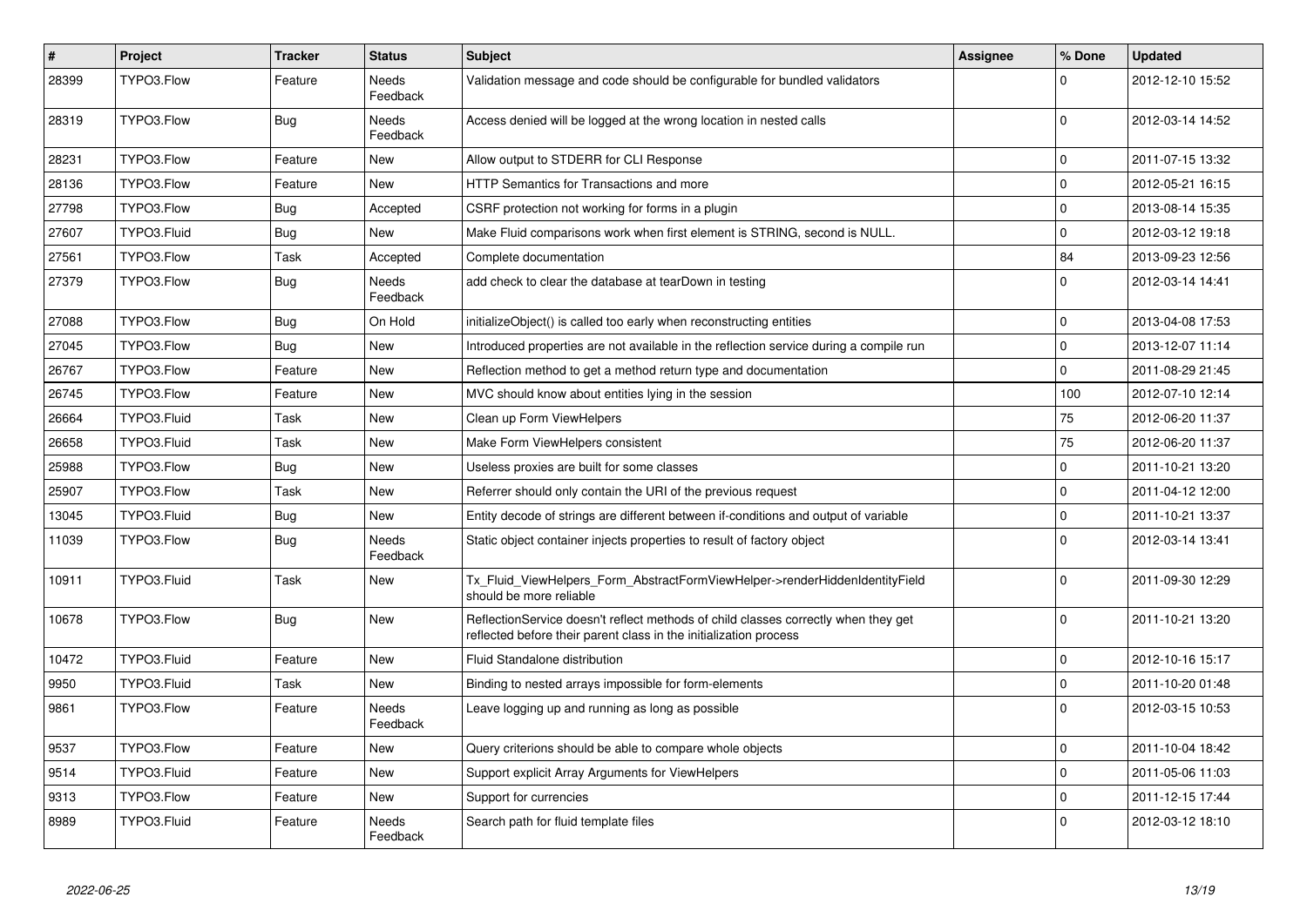| $\vert$ # | Project                         | <b>Tracker</b> | <b>Status</b>       | Subject                                                                                                         | <b>Assignee</b> | % Done      | <b>Updated</b>   |
|-----------|---------------------------------|----------------|---------------------|-----------------------------------------------------------------------------------------------------------------|-----------------|-------------|------------------|
| 8981      | TYPO3.Flow                      | Feature        | New                 | Security/Performance: Provide Webserver Configuration file for common webservers -<br>do not use .htaccess      |                 | 0           | 2010-10-20 11:39 |
| 8648      | TYPO3.Fluid                     | <b>Bug</b>     | New                 | format.crop ViewHelper should support all features of the crop stdWrap function                                 |                 | $\mathbf 0$ | 2011-10-21 13:37 |
| 8464      | TYPO3.Flow                      | Feature        | New                 | Write settings using the ConfigurationManager                                                                   |                 | $\mathbf 0$ | 2011-12-15 17:06 |
| 8463      | TYPO3.Flow                      | Feature        | New                 | Check security policy for objects reconstituted in the session scope                                            |                 | 0           | 2010-10-20 11:39 |
| 8462      | TYPO3.Flow                      | Feature        | New                 | Check subobjects in query rewriting                                                                             |                 | 0           | 2010-10-20 11:39 |
| 7608      | TYPO3.Fluid                     | Feature        | New                 | Configurable shorthand/object accessor delimiters                                                               |                 | $\mathbf 0$ | 2013-11-07 14:08 |
| 6178      | TYPO3.Flow                      | Feature        | New                 | Implement FileType and FileSize validators                                                                      |                 | 0           | 2010-10-20 11:39 |
| 5774      | TYPO3.Flow                      | Feature        | New                 | Package Manager should clear all cache entries tagged with %PACKAGE%                                            |                 | $\mathbf 0$ | 2010-10-20 11:39 |
| 5636      | TYPO3.Fluid                     | Task           | <b>Under Review</b> | Form_RadioViewHelper and CheckBoxViewHelper miss check for existing object before<br>it is accessed.            |                 | $\Omega$    | 2013-11-22 17:14 |
| 4704      | TYPO3.Fluid                     | Feature        | New                 | Improve parsing exception messages                                                                              |                 | $\mathbf 0$ | 2012-07-11 19:00 |
| 3755      | TYPO3.Flow                      | Task           | New                 | Concurrency stress testing and cache mechanism                                                                  |                 | $\mathbf 0$ | 2010-10-20 11:39 |
| 3728      | TYPO3.Flow                      | Feature        | New                 | Support arrays of objects as controller arguments                                                               |                 | 0           | 2013-11-16 17:34 |
| 3587      | TYPO3.Flow                      | Feature        | New                 | Enforce validation rules for value objects already in constructor                                               |                 | $\mathbf 0$ | 2010-10-20 11:39 |
| 3585      | TYPO3.Flow                      | Major Feature  | New                 | Implement support for value objects                                                                             |                 | $\mathbf 0$ | 2013-02-20 14:45 |
| 3580      | TYPO3.Flow                      | Feature        | New                 | Create an administration panel for the FLOW3 Development context                                                |                 | $\mathbf 0$ | 2011-10-13 15:21 |
| 3481      | TYPO3.Fluid                     | <b>Bug</b>     | New                 | Use ViewHelperVariableContainer in PostParseFacet                                                               |                 | 0           | 2011-10-21 13:37 |
| 3291      | TYPO3.Fluid                     | Feature        | Needs<br>Feedback   | Cacheable viewhelpers                                                                                           |                 | $\Omega$    | 2012-11-29 17:00 |
| 3153      | TYPO3.Flow                      | Feature        | New                 | Support of action based filter rules defined by annotation.                                                     |                 | $\mathbf 0$ | 2015-01-25 18:23 |
| 2817      | TYPO3.Flow                      | Feature        | Needs<br>Feedback   | Provide safeguard for preventing multiple submits of a form                                                     |                 | $\Omega$    | 2013-10-31 13:38 |
| 1907      | TYPO3.Fluid                     | Feature        | New                 | Default values for view helpers based on context                                                                |                 | 0           | 2014-03-10 17:53 |
| 1785      | TYPO3.Flow                      | Feature        | New                 | Automatic garbage collection for expired cache entries                                                          |                 | $\mathbf 0$ | 2011-10-20 01:43 |
| 56074     | TYPO3 Flow Base<br>Distribution | Bug            | New                 | Parse errors cause meaningless Flow exception messages.                                                         | Adrian Föder    | $\Omega$    | 2014-02-18 14:14 |
| 54195     | TYPO3.Fluid                     | Task           | New                 | Rename and move FormViewHelper's errorClass value, currently 'f3-form-error'                                    | Adrian Föder    | $\mathbf 0$ | 2014-02-15 12:19 |
| 51972     | TYPO3.Flow                      | <b>Bug</b>     | New                 | Joins for every deep property constraint make cartesian selection                                               | Adrian Föder    | 0           | 2013-09-13 10:04 |
| 51809     | TYPO3.Flow                      | <b>Bug</b>     | <b>Under Review</b> | Commit "[BUGFIX] Published resources don't support symlinks" produces an fatal error Adrian Föder<br>on Windows |                 | 100         | 2015-06-13 12:51 |
| 51239     | TYPO3.Fluid                     | Bug            | <b>Under Review</b> | AbstractViewHelper use incorrect method signature for "\$this->systemLogger->log()"                             | Adrian Föder    | $\mathbf 0$ | 2014-04-11 11:17 |
| 49806     | TYPO3.Flow                      | Task           | Accepted            | Date formatting should care about the time zone                                                                 | Adrian Föder    | 0           | 2013-07-09 10:16 |
| 49566     | TYPO3.Flow                      | Bug            | New                 | NULL source values are not handled correctly                                                                    | Adrian Föder    | 0           | 2013-07-02 08:21 |
| 49025     | TYPO3.Flow                      | Task           | <b>Under Review</b> | Dynamic locale detection / determination                                                                        | Adrian Föder    | 0           | 2013-12-28 10:48 |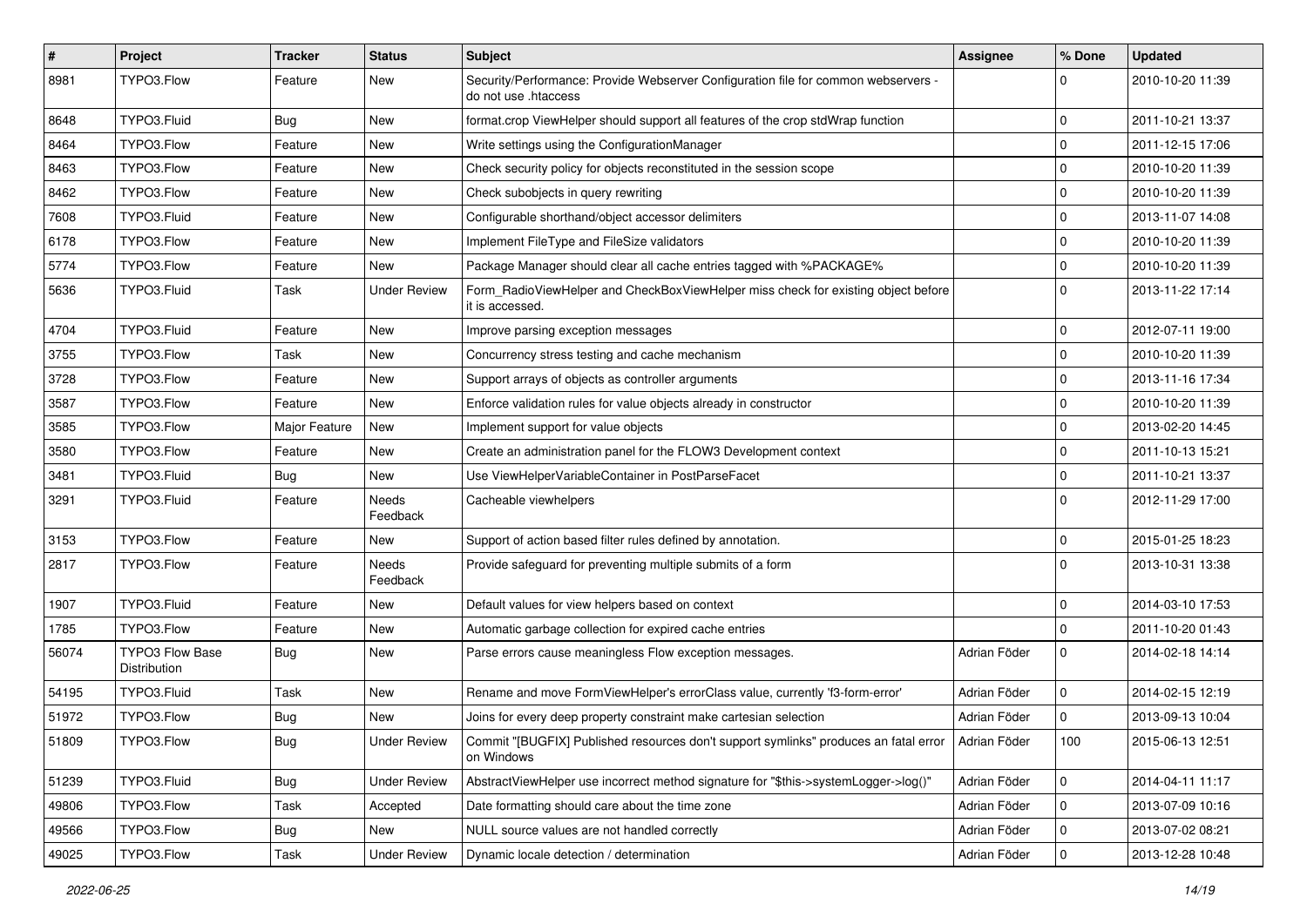| #     | Project                                | <b>Tracker</b> | <b>Status</b>            | <b>Subject</b>                                                                        | <b>Assignee</b>      | % Done       | <b>Updated</b>   |
|-------|----------------------------------------|----------------|--------------------------|---------------------------------------------------------------------------------------|----------------------|--------------|------------------|
| 48167 | TYPO3.Flow                             | Feature        | Accepted                 | Command line account and role browsing                                                | Adrian Föder         | 0            | 2013-05-21 13:28 |
| 45851 | TYPO3.Flow                             | Feature        | <b>Needs</b><br>Feedback | Allow referencing environment variables in Settings.yaml                              | Adrian Föder         | $\Omega$     | 2013-04-30 14:12 |
| 44542 | TYPO3.Flow                             | Task           | New                      | Mention the risk of requestPatterns regarding foreign package's SecurityContext usage | Adrian Föder         | $\mathbf 0$  | 2013-01-17 18:39 |
| 59672 | TYPO3.Flow                             | Feature        | <b>Under Review</b>      | Add support for Doctrine 2.5 embeddables                                              | Alexander Berl       | $\mathbf 0$  | 2015-04-08 17:42 |
| 48596 | TYPO3.Flow                             | Bug            | <b>Under Review</b>      | Ignored Tags configuration should be easier to configure from packages                | Alexander Berl       | $\mathbf 0$  | 2015-02-14 13:00 |
| 48532 | TYPO3.Flow                             | Bug            | <b>Under Review</b>      | JsonView Configuration behaves differently for arrays and objects                     | Alexander Berl       | $\mathbf 0$  | 2014-06-11 15:53 |
| 47339 | TYPO3.Flow                             | Feature        | <b>Needs</b><br>Feedback | Allow RequestHandlers to get the current Request injected                             | Alexander Berl       | $\mathbf 0$  | 2013-05-21 13:28 |
| 40824 | TYPO3.Flow                             | Bug            | <b>Needs</b><br>Feedback | Modified action controller methods not detected properly                              | Andreas<br>Förthner  | $\Omega$     | 2012-10-01 20:33 |
| 38065 | TYPO3.Flow                             | Feature        | New                      | Implement content security for DQL queries                                            | Andreas<br>Förthner  | $\Omega$     | 2013-05-21 13:28 |
| 35420 | <b>TYPO3 Flow Base</b><br>Distribution | Suggestion     | New                      | Review use of try / catch in the Security Framework                                   | Andreas<br>Förthner  | $\mathbf 0$  | 2012-03-31 00:00 |
| 29387 | TYPO3.Flow                             | Feature        | Needs<br>Feedback        | A token with wrong credentials should throw an exception                              | Andreas<br>Förthner  | $\mathbf 0$  | 2011-08-31 15:32 |
| 9968  | TYPO3.Flow                             | Feature        | New                      | Promote security publishing configuration automatically when persisting models        | Andreas<br>Förthner  | $\Omega$     | 2013-12-09 22:03 |
| 6603  | TYPO3.Flow                             | Feature        | New                      | Provide a policy management API                                                       | Andreas<br>Förthner  | $\Omega$     | 2010-10-20 11:39 |
| 6602  | TYPO3.Flow                             | Feature        | New                      | Implement after invocation handling                                                   | Andreas<br>Förthner  | $\Omega$     | 2011-01-07 11:15 |
| 6601  | TYPO3.Flow                             | Task           | On Hold                  | Introduce a new roles definition syntax including runtime constraints                 | Andreas<br>Förthner  | $\Omega$     | 2010-10-20 11:39 |
| 5442  | TYPO3.Flow                             | Feature        | New                      | Destroy session / logout user on deleting an account                                  | Andreas<br>Förthner  | $\Omega$     | 2012-10-25 08:46 |
| 3621  | TYPO3.Flow                             | Feature        | New                      | Implement dynamic firewall filter registration                                        | Andreas<br>Förthner  | $\mathbf 0$  | 2012-05-21 16:15 |
| 3619  | TYPO3.Flow                             | Feature        | New                      | Implement System Policy Support/System Security                                       | Andreas<br>Förthner  | $\mathbf 0$  | 2012-05-21 16:15 |
| 59057 | TYPO3.Fluid                            | Bug            | <b>Under Review</b>      | Hidden empty value fields shoud be disabled when related field is disabled            | Bastian<br>Waidelich | $\Omega$     | 2014-06-18 17:23 |
| 58862 | TYPO3.Fluid                            | <b>Bug</b>     | Needs<br>Feedback        | FormViewHelper doesn't accept NULL as value for \$arguments                           | Bastian<br>Waidelich | $\mathsf{O}$ | 2014-06-04 12:49 |
| 58773 | TYPO3.Flow                             | <b>Bug</b>     | Accepted                 | Improve NoMatchingRouteException                                                      | Bastian<br>Waidelich | $\mathbf 0$  | 2014-05-13 15:59 |
| 58494 | TYPO3.Flow                             | Bug            | Needs<br>Feedback        | Inifinite redirects if index.php presents in URI                                      | Bastian<br>Waidelich | $\mathbf 0$  | 2014-05-25 11:29 |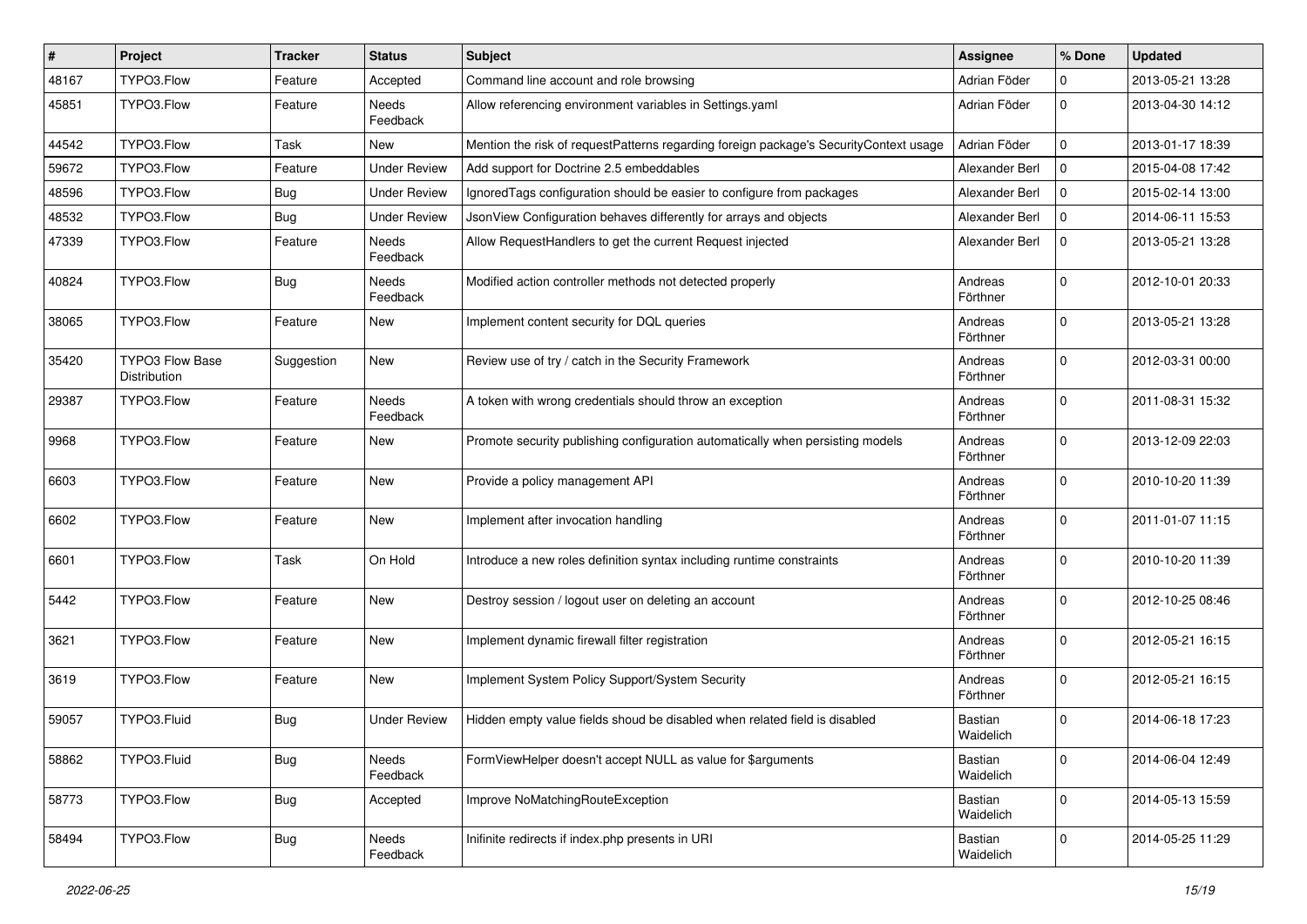| $\vert$ # | Project                                | <b>Tracker</b> | <b>Status</b>            | <b>Subject</b>                                                                                                       | Assignee                    | % Done         | <b>Updated</b>   |
|-----------|----------------------------------------|----------------|--------------------------|----------------------------------------------------------------------------------------------------------------------|-----------------------------|----------------|------------------|
| 53806     | TYPO3.Fluid                            | <b>Bug</b>     | Under Review             | Paginate widget maximumNumberOfLinks rendering wrong number of links                                                 | Bastian<br>Waidelich        | $\Omega$       | 2014-06-18 12:13 |
| 53350     | TYPO3.Flow                             | Bug            | Accepted                 | Trying to create a Link in an Template in CLI Context should provide a helpful exception                             | Bastian<br>Waidelich        | $\mathbf 0$    | 2013-11-05 15:00 |
| 50395     | TYPO3.Flow                             | <b>Bug</b>     | Accepted                 | Route cache caches routes for non dispatchable requests                                                              | Bastian<br>Waidelich        | $\Omega$       | 2013-10-14 12:00 |
| 45405     | TYPO3.Flow                             | Bug            | Accepted                 | Uncaught Exception in DynamicRoutePart                                                                               | <b>Bastian</b><br>Waidelich | $\Omega$       | 2014-03-05 11:19 |
| 37302     | TYPO3.Flow                             | <b>Bug</b>     | Needs<br>Feedback        | NumberValidator                                                                                                      | Carsten Bleicker   0        |                | 2013-07-03 08:36 |
| 55870     | TYPO3.Flow                             | Feature        | <b>New</b>               | Enhance f:form.textfield or add a f:form.datefield VH with enhanced validation and<br>propertymapping                | Christian Müller            | $\Omega$       | 2014-04-15 12:32 |
| 55306     | TYPO3.Flow                             | <b>Bug</b>     | <b>Under Review</b>      | Filenames should not exceed 255 characters                                                                           | Christian Müller            | 0 I            | 2015-10-04 21:35 |
| 55008     | TYPO3.Fluid                            | <b>Bug</b>     | <b>Under Review</b>      | Interceptors should be used in Partials                                                                              | Christian Müller            | $\Omega$       | 2014-01-15 08:44 |
| 54146     | TYPO3.Flow                             | <b>Bug</b>     | <b>New</b>               | Different sorting of arguments in ACL Patterns doesnt work                                                           | Christian Müller            | 0 I            | 2013-12-02 19:23 |
| 48898     | TYPO3.Flow                             | <b>Bug</b>     | <b>New</b>               | configuration for roles fails if one of Policy yaml files contain empty "roles array"                                | Christian Müller            | $\overline{0}$ | 2013-06-05 19:06 |
| 47423     | <b>TYPO3 Flow Base</b><br>Distribution | Task           | <b>Under Review</b>      | Decouple TYPO3.Party from Flow                                                                                       | Christian Müller            | $\Omega$       | 2013-04-22 09:34 |
| 46974     | TYPO3.Flow                             | <b>Bug</b>     | Accepted                 | Original and Proxy class in one file makes it difficult to reach 100% code coverage for<br>functional tests          | Christian Müller            | $\Omega$       | 2013-05-21 13:28 |
| 46425     | TYPO3.Flow                             | Task           | <b>Under Review</b>      | DI proxy classes use raw reflection instead of RelfectionService                                                     | Christian Müller            | 0              | 2013-08-14 15:35 |
| 45253     | TYPO3.Flow                             | Task           | Accepted                 | Throw exception in PointcutMethodNameFilter if given method's argument does not<br>match the actual method signature | Christian Müller            | l 0            | 2013-03-07 16:33 |
| 34134     | TYPO3.Flow                             | <b>Bug</b>     | Needs<br>Feedback        | PropertyMapper throws unnecessary exception                                                                          | Christian Müller            | $\Omega$       | 2014-02-19 10:14 |
| 33628     | TYPO3.Fluid                            | <b>Bug</b>     | <b>Needs</b><br>Feedback | Multicheckboxes (multiselect) for Collections don't work                                                             | Christian Müller            | O              | 2012-06-28 10:27 |
| 30890     | TYPO3.Flow                             | Feature        | Accepted                 | Developer Toolbar                                                                                                    | Christian Müller            | l O            | 2013-05-21 13:28 |
| 26986     | TYPO3.Flow                             | Feature        | Accepted                 | Debug toolbar                                                                                                        | Christian Müller            | $\Omega$       | 2012-06-08 20:41 |
| 8923      | TYPO3.Flow                             | Task           | Under Review             | Provide a Nginx Server Configuration for FLOW3                                                                       | Christian Müller            | 0              | 2014-06-19 16:34 |
| 3725      | TYPO3.Fluid                            | Feature        | New                      | <b>CSS Engine</b>                                                                                                    | Christian Müller            | $\mathbf 0$    | 2014-04-03 13:24 |
| 41900     | TYPO3.Flow                             | Feature        | Accepted                 | Check for duplicate PSR-0 autoload namespaces                                                                        | Christian Jul<br>Jensen     | $\mathbf 0$    | 2013-05-21 13:28 |
| 41832     | TYPO3.Flow                             | Task           | <b>New</b>               | Improve error handling for incompatible packages                                                                     | Christian Jul<br>Jensen     | $\mathbf 0$    | 2012-10-10 14:44 |
| 47858     | TYPO3.Flow                             | <b>Bug</b>     | Needs<br>Feedback        | Remove .htaccess from Composer Installer Essentials                                                                  | Christopher<br>Hlubek       | $\Omega$       | 2013-08-14 15:35 |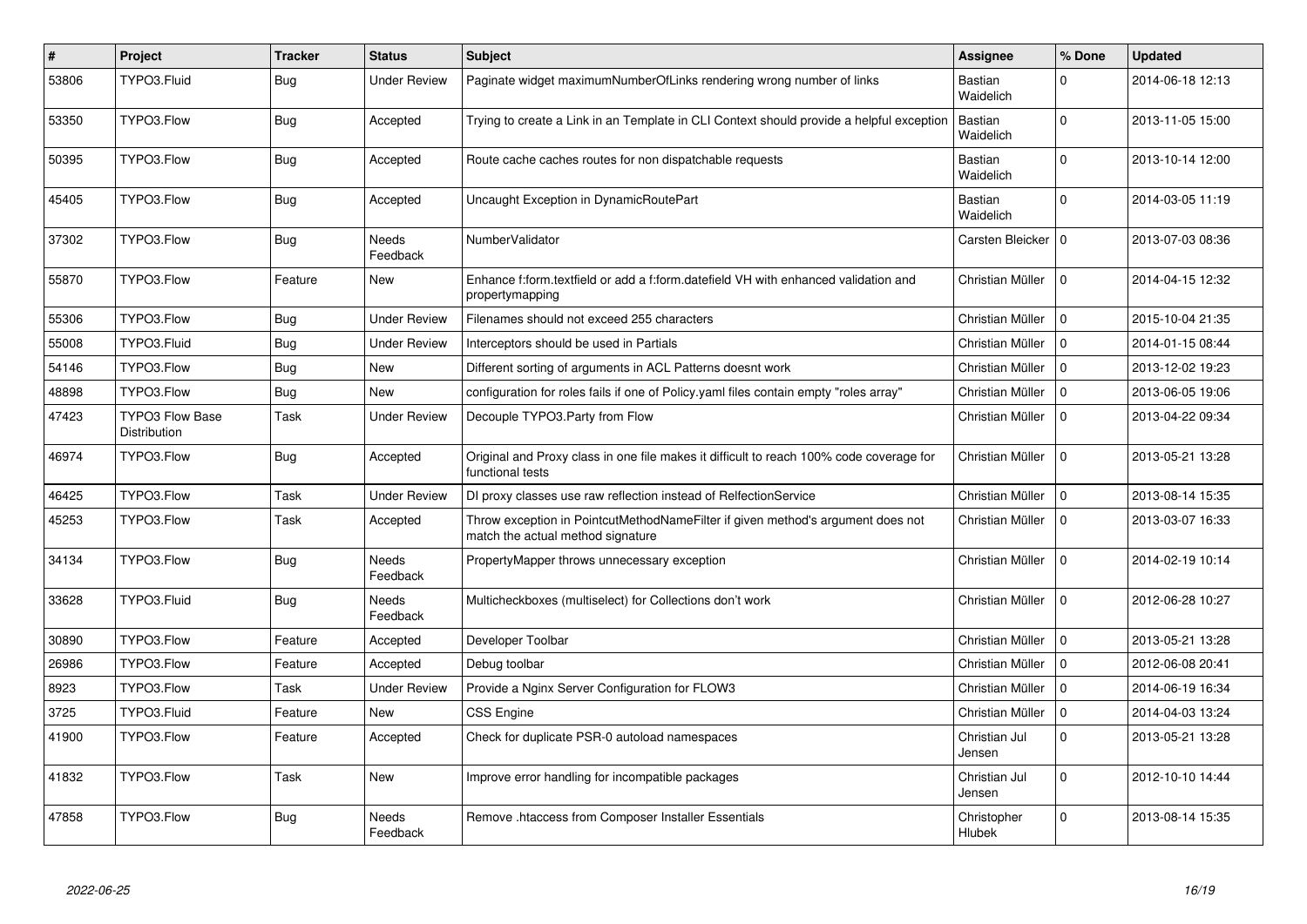| $\#$  | Project                                | <b>Tracker</b> | <b>Status</b>       | <b>Subject</b>                                                                                | Assignee                     | % Done       | <b>Updated</b>   |
|-------|----------------------------------------|----------------|---------------------|-----------------------------------------------------------------------------------------------|------------------------------|--------------|------------------|
| 46371 | TYPO3.Flow                             | Feature        | New                 | Support compilation of static information in proxy classes                                    | Christopher<br>Hlubek        | 0            | 2013-03-16 21:26 |
| 46063 | TYPO3.Flow                             | Feature        | New                 | Implement username password provider with "remember me" persistent cookie                     | Christopher<br>Hlubek        | $\Omega$     | 2014-09-23 00:26 |
| 45100 | TYPO3.Flow                             | Feature        | <b>Under Review</b> | RequestDispatchingAspect should check if entry point can handle current request               | Christopher<br>Hlubek        | $\Omega$     | 2013-02-08 15:32 |
| 37095 | TYPO3.Fluid                            | Feature        | New                 | It should be possible to set a different template on a Fluid TemplateView inside an<br>action | Christopher<br>Hlubek        | $\Omega$     | 2012-05-11 13:54 |
| 27322 | TYPO3.Flow                             | Feature        | On Hold             | Add support for Appserver-in-PHP, which could result in much faster executions.               | Christopher<br>Hlubek        | $\mathbf{0}$ | 2012-07-09 18:11 |
| 1856  | TYPO3.Flow                             | Feature        | <b>New</b>          | The Package Manager checks dependencies between packages on each activation /<br>deactivation | Christopher<br>Hlubek        | $\Omega$     | 2010-10-20 11:39 |
| 53262 | TYPO3.Flow                             | <b>Bug</b>     | New                 | FileBakend have some race condition                                                           | Dominique<br>Feyer           | $\Omega$     | 2013-11-01 10:48 |
| 51811 | TYPO3.Flow                             | Bug            | <b>New</b>          | Improve session handle when the authenticated account is removed from persitance              | Dominique<br>Feyer           | $\mathbf 0$  | 2014-03-27 12:21 |
| 50115 | TYPO3.Flow                             | Feature        | <b>Under Review</b> | During the policy loading, we need to take care if class exist                                | Dominique<br>Feyer           | $\Omega$     | 2013-10-04 10:23 |
| 28052 | TYPO3.Flow                             | Feature        | On Hold             | Possibility to enable or disable accounts                                                     | Julian Kleinhans   60        |              | 2013-05-21 13:28 |
| 58193 | TYPO3.Flow                             | Bug            | Under Review        | Forward-port changelogs to master branch                                                      | Karsten<br>Dambekalns        | $\Omega$     | 2014-05-23 18:11 |
| 50080 | TYPO3.Flow                             | <b>Bug</b>     | Needs<br>Feedback   | Broken concept for CLI/Web separation                                                         | Karsten<br><b>Dambekalns</b> | $\Omega$     | 2013-08-13 08:42 |
| 45164 | <b>TYPO3 Flow Base</b><br>Distribution | Feature        | Accepted            | Define syntax for validation rules in YAML                                                    | Karsten<br>Dambekalns        | $\Omega$     | 2013-02-05 10:52 |
| 44396 | TYPO3.Flow                             | Task           | Accepted            | Move Doctrine ORM integration onto own namespace                                              | Karsten<br>Dambekalns        | $\Omega$     | 2013-05-21 13:28 |
| 44375 | TYPO3.Flow                             | Task           | Accepted            | Make all persistence reads go through repositories                                            | Karsten<br>Dambekalns        | $\Omega$     | 2013-05-21 13:28 |
| 44314 | TYPO3.Flow                             | Task           | Accepted            | slightly file permissions for /Configuration/* and /Data/Persistent/EncryptionKey             | Karsten<br>Dambekalns        | $\mathbf 0$  | 2013-11-25 14:21 |
| 43621 | TYPO3.Flow                             | <b>Bug</b>     | Under Review        | Composer installer overwrites Settings.yaml.example                                           | Karsten<br>Dambekalns        | $\Omega$     | 2013-11-26 19:12 |
| 43424 | TYPO3.Kickstart                        | Feature        | Under Review        | Support subpackage when kickstarting model & repository                                       | Karsten<br>Dambekalns        | $\Omega$     | 2014-11-20 22:35 |
| 43346 | TYPO3.Fluid                            | Feature        | Under Review        | Allow property mapping configuration via template                                             | Karsten<br>Dambekalns        | $\Omega$     | 2013-12-16 10:14 |
| 43192 | TYPO3.Flow                             | Bug            | Accepted            | findByIdentifier() for non-persisted objects not working for custom identifier properties     | Karsten<br>Dambekalns        | $\mathbf 0$  | 2013-05-21 13:28 |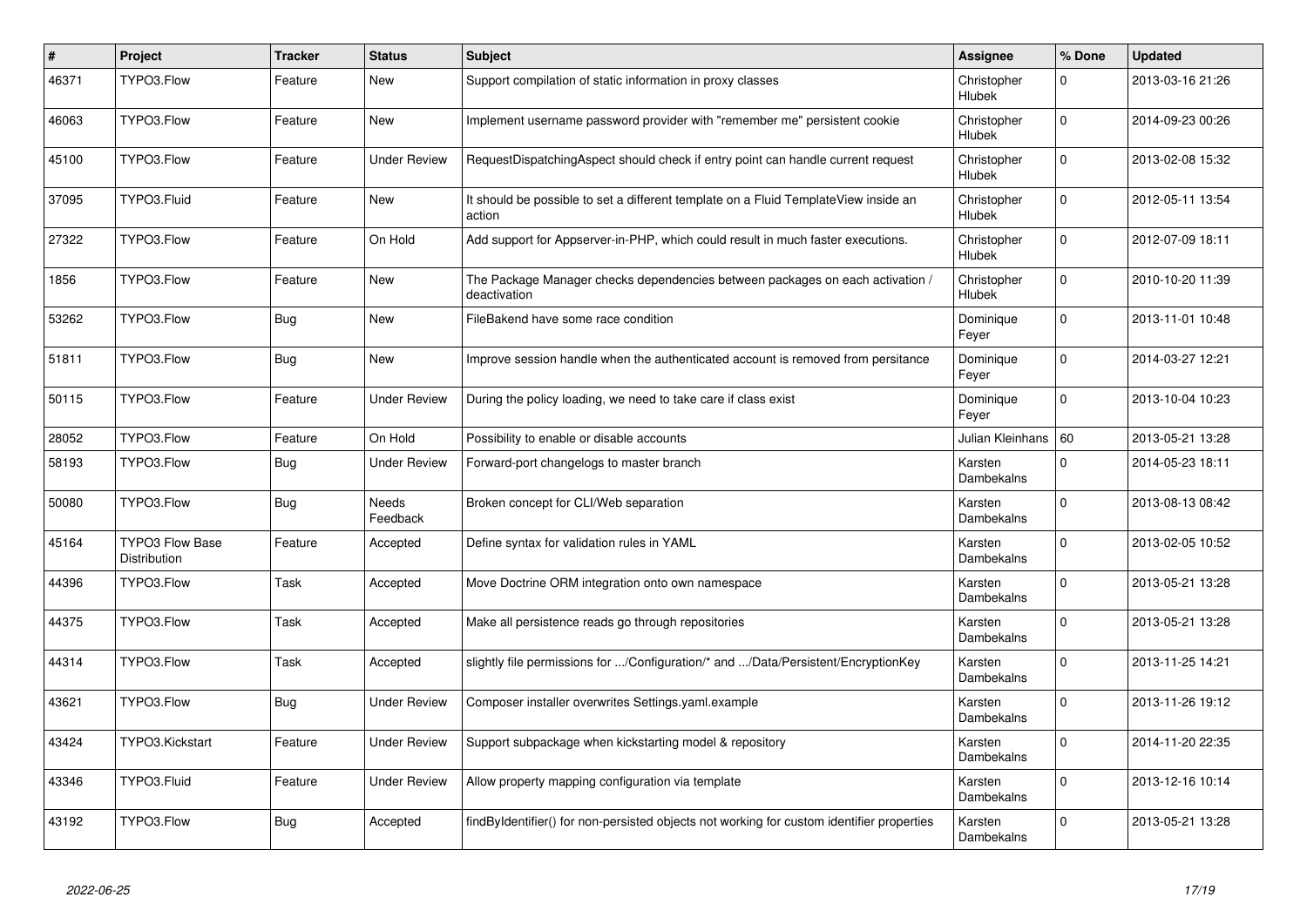| ∦     | Project    | <b>Tracker</b> | <b>Status</b>            | Subject                                                                                                      | <b>Assignee</b>       | % Done      | <b>Updated</b>   |
|-------|------------|----------------|--------------------------|--------------------------------------------------------------------------------------------------------------|-----------------------|-------------|------------------|
| 43190 | TYPO3.Flow | <b>Bug</b>     | Accepted                 | Misleading exception message for incompatible database structure                                             | Karsten<br>Dambekalns | $\Omega$    | 2013-08-14 15:35 |
| 42550 | TYPO3.Flow | Task           | <b>Under Review</b>      | Add top-level .htaccess to block everything but Web                                                          | Karsten<br>Dambekalns | $\Omega$    | 2012-12-11 22:43 |
| 41727 | TYPO3.Flow | <b>Bug</b>     | Accepted                 | @Flow\ldentity and @ORM\InheritanceType("JOINED") can't be used together                                     | Karsten<br>Dambekalns | $\Omega$    | 2013-01-21 17:15 |
| 41029 | TYPO3.Flow | Bug            | Accepted                 | Method security is also evaluating abstract classes                                                          | Karsten<br>Dambekalns | $\Omega$    | 2013-01-19 21:55 |
| 40802 | TYPO3.Flow | <b>Bug</b>     | Accepted                 | Documentation mistake (authentication)                                                                       | Karsten<br>Dambekalns | $\Omega$    | 2014-03-20 14:13 |
| 40555 | TYPO3.Flow | Feature        | Accepted                 | Missing command arguments parameter in Core\Booting\Scripts::executeCommand()                                | Karsten<br>Dambekalns | $\Omega$    | 2013-05-21 13:28 |
| 40410 | TYPO3.Flow | Bug            | <b>Needs</b><br>Feedback | Exception when using Apc, Memcached of Redis cache backend for reflection status<br>and object configuration | Karsten<br>Dambekalns | 0           | 2012-10-25 15:56 |
| 39699 | TYPO3.Flow | Bug            | Accepted                 | SQL DDL for TYPO3\FLOW3\Cache\Backend\PdoBackend                                                             | Karsten<br>Dambekalns | $\Omega$    | 2012-12-13 12:35 |
| 39609 | TYPO3.Flow | Feature        | Accepted                 | <b>Migration Version</b>                                                                                     | Karsten<br>Dambekalns | 50          | 2013-05-21 13:28 |
| 39253 | TYPO3.Flow | Feature        | Accepted                 | Remove mirroring mode option and code                                                                        | Karsten<br>Dambekalns | $\Omega$    | 2013-05-21 13:28 |
| 38004 | TYPO3.Flow | <b>Bug</b>     | Accepted                 | Missing CheatSheet folder for Getting Started manual                                                         | Karsten<br>Dambekalns | $\Omega$    | 2014-11-07 10:58 |
| 37372 | TYPO3.Flow | Feature        | Accepted                 | Inheritance in ORM should be configured automatically                                                        | Karsten<br>Dambekalns | $\Omega$    | 2013-05-21 13:28 |
| 37354 | TYPO3.Flow | <b>Bug</b>     | Accepted                 | Do not apply generateValueHash() and generateUuid() if custom identifier is used                             | Karsten<br>Dambekalns | $\Omega$    | 2012-07-10 08:30 |
| 37352 | TYPO3.Flow | <b>Bug</b>     | <b>Under Review</b>      | generateValueHash() should use getIdentifierByObject()                                                       | Karsten<br>Dambekalns | $\Omega$    | 2013-05-21 13:28 |
| 36840 | TYPO3.Flow | Task           | Accepted                 | Improve exception for wrong locales                                                                          | Karsten<br>Dambekalns | $\Omega$    | 2012-06-25 18:47 |
| 36715 | TYPO3.Flow | Feature        | Accepted                 | Make simultaneous use of multiple persistence backends possible                                              | Karsten<br>Dambekalns | $\Omega$    | 2013-11-20 21:17 |
| 35868 | TYPO3.Flow | <b>Bug</b>     | On Hold                  | Unstable condition in Utility\Environment                                                                    | Karsten<br>Dambekalns | $\Omega$    | 2012-06-25 22:37 |
| 35030 | TYPO3.Flow | Feature        | <b>Under Review</b>      | Dynamic locale detection                                                                                     | Karsten<br>Dambekalns | $\mathbf 0$ | 2013-09-26 18:08 |
| 34879 | TYPO3.Flow | Bug            | Accepted                 | Proxied object is not update()able                                                                           | Karsten<br>Dambekalns | $\mathbf 0$ | 2013-01-22 15:17 |
| 33937 | TYPO3.Flow | Feature        | Accepted                 | Convenience method to resolve public "resource://" paths                                                     | Karsten<br>Dambekalns | 0           | 2014-04-15 11:40 |